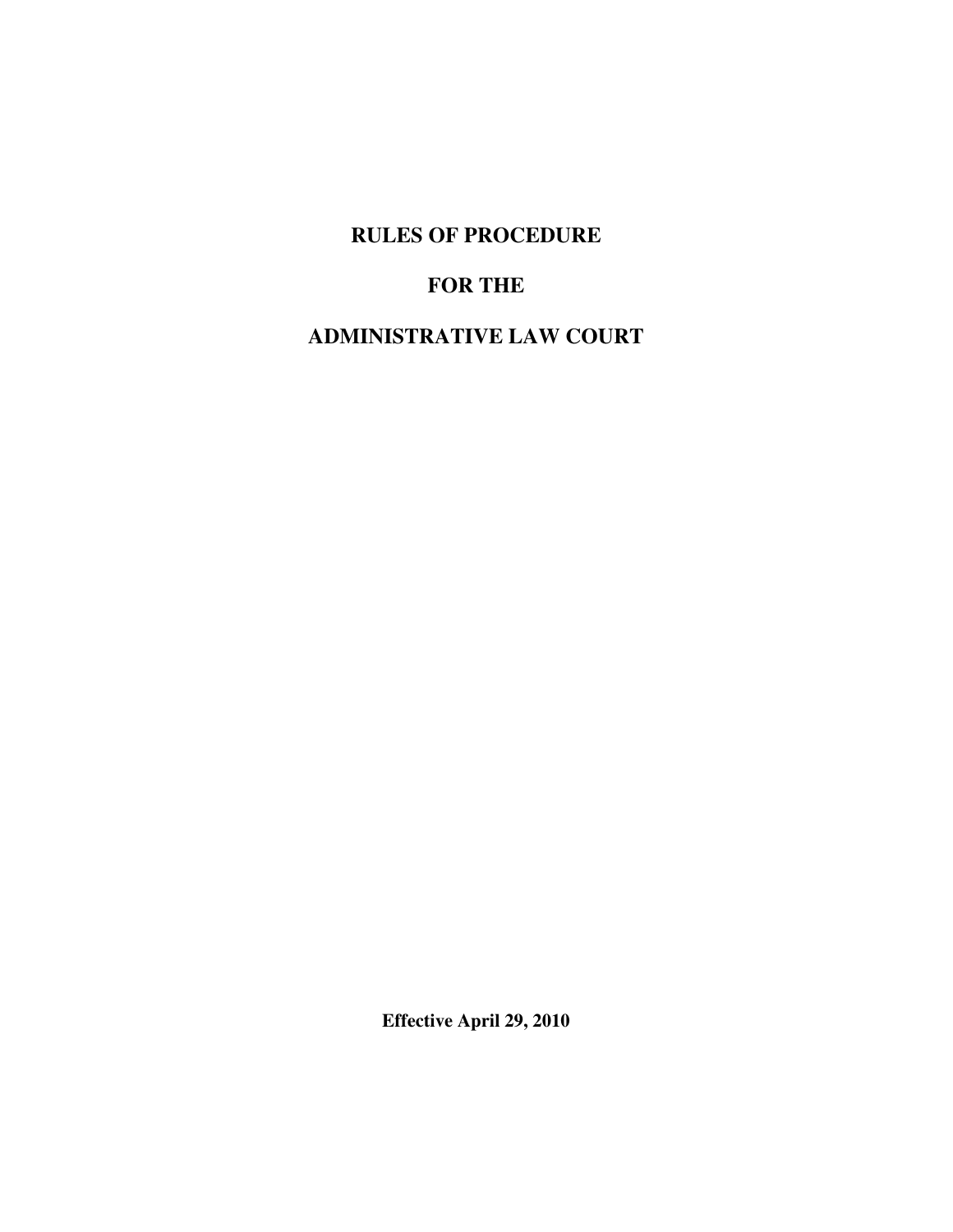# **TABLE OF CONTENTS**

| I.  |     |                                                 |                                            |  |  |  |
|-----|-----|-------------------------------------------------|--------------------------------------------|--|--|--|
|     | 1.  |                                                 |                                            |  |  |  |
|     | 2.  |                                                 |                                            |  |  |  |
|     |     | А.                                              |                                            |  |  |  |
|     |     | <b>B.</b>                                       |                                            |  |  |  |
|     |     | C.                                              |                                            |  |  |  |
|     |     | D.                                              |                                            |  |  |  |
|     |     | Е.                                              |                                            |  |  |  |
|     |     | F.                                              |                                            |  |  |  |
|     |     |                                                 |                                            |  |  |  |
|     |     | G.<br>H.                                        |                                            |  |  |  |
|     |     |                                                 |                                            |  |  |  |
|     | 3.  |                                                 |                                            |  |  |  |
|     |     | A.                                              |                                            |  |  |  |
|     |     | <b>B.</b>                                       |                                            |  |  |  |
|     |     | C.                                              |                                            |  |  |  |
|     | 4.  |                                                 |                                            |  |  |  |
|     |     | A.                                              |                                            |  |  |  |
|     |     | <b>B.</b>                                       |                                            |  |  |  |
|     |     | C.                                              |                                            |  |  |  |
|     | 5.  |                                                 |                                            |  |  |  |
|     | 6.  |                                                 |                                            |  |  |  |
|     | 7.  |                                                 |                                            |  |  |  |
|     | 8.  |                                                 |                                            |  |  |  |
|     |     | $\mathbf{A}$ .                                  |                                            |  |  |  |
|     |     | <b>B.</b>                                       |                                            |  |  |  |
|     |     | C.                                              | <b>Motion to Withdraw from</b>             |  |  |  |
|     |     |                                                 |                                            |  |  |  |
| II. |     |                                                 |                                            |  |  |  |
|     |     |                                                 |                                            |  |  |  |
|     | 9.  |                                                 |                                            |  |  |  |
|     | 10. |                                                 |                                            |  |  |  |
|     | 11. |                                                 |                                            |  |  |  |
|     |     |                                                 |                                            |  |  |  |
|     |     | А.                                              |                                            |  |  |  |
|     |     | В.                                              |                                            |  |  |  |
|     |     | C.                                              |                                            |  |  |  |
|     |     | D.                                              |                                            |  |  |  |
|     |     | Е.                                              |                                            |  |  |  |
|     | 12. |                                                 |                                            |  |  |  |
|     | 13. | <b>Assignment of Case to Administrative Law</b> |                                            |  |  |  |
|     |     |                                                 |                                            |  |  |  |
|     | 14. |                                                 | Notification of Assignment and Request for |  |  |  |
|     |     |                                                 |                                            |  |  |  |
|     | 15. |                                                 |                                            |  |  |  |
|     | 16. |                                                 |                                            |  |  |  |
|     |     |                                                 |                                            |  |  |  |
|     | 17. |                                                 |                                            |  |  |  |
|     |     | А.                                              |                                            |  |  |  |
|     |     |                                                 |                                            |  |  |  |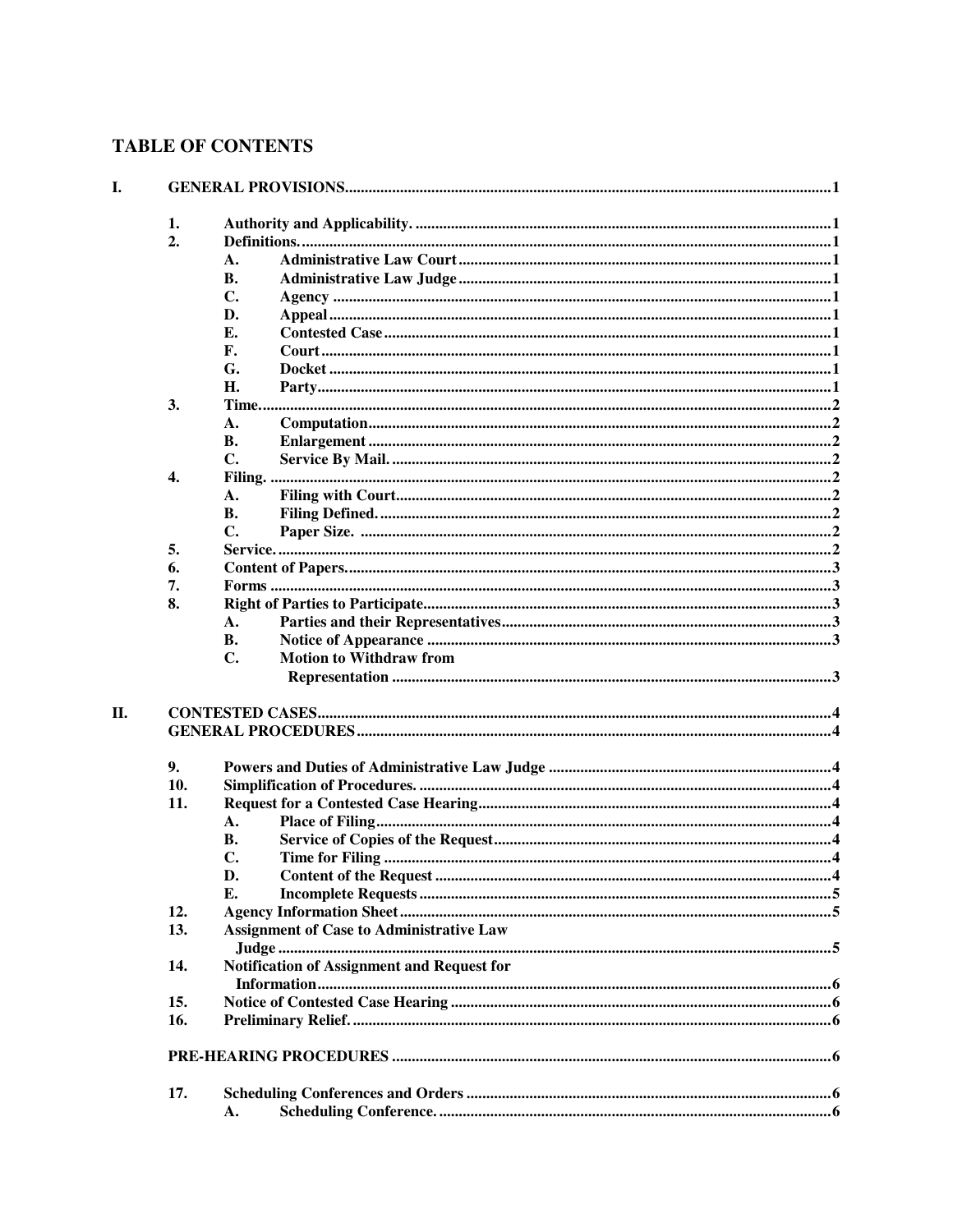|     | <b>B.</b>      |                                                                           |  |  |  |
|-----|----------------|---------------------------------------------------------------------------|--|--|--|
| 18. |                |                                                                           |  |  |  |
| 19. |                |                                                                           |  |  |  |
|     | $\mathbf{A}$ . |                                                                           |  |  |  |
|     | <b>B.</b>      |                                                                           |  |  |  |
|     | C.             |                                                                           |  |  |  |
|     | D.             |                                                                           |  |  |  |
| 20. |                |                                                                           |  |  |  |
|     | A.             |                                                                           |  |  |  |
|     | В.             |                                                                           |  |  |  |
|     | $\mathbf{C}$ . |                                                                           |  |  |  |
|     | D.             |                                                                           |  |  |  |
| 21. |                |                                                                           |  |  |  |
| 22. |                |                                                                           |  |  |  |
|     | A.             |                                                                           |  |  |  |
|     | <b>B.</b>      |                                                                           |  |  |  |
|     | C.             |                                                                           |  |  |  |
| 23. |                |                                                                           |  |  |  |
| 24. |                |                                                                           |  |  |  |
|     |                |                                                                           |  |  |  |
|     |                |                                                                           |  |  |  |
| 25. |                |                                                                           |  |  |  |
|     | А.             |                                                                           |  |  |  |
|     | В.             |                                                                           |  |  |  |
|     | $\mathbf{C}$ . |                                                                           |  |  |  |
|     | D.             |                                                                           |  |  |  |
| 26. |                |                                                                           |  |  |  |
| 27. |                |                                                                           |  |  |  |
| 28. |                |                                                                           |  |  |  |
| 29. |                |                                                                           |  |  |  |
|     | A.             |                                                                           |  |  |  |
|     | <b>B.</b>      |                                                                           |  |  |  |
|     |                |                                                                           |  |  |  |
|     | $C_{\bullet}$  |                                                                           |  |  |  |
|     | D.             |                                                                           |  |  |  |
|     | Е.             |                                                                           |  |  |  |
| 30. |                | <b>Record After Final Decision of Administrative</b>                      |  |  |  |
|     |                |                                                                           |  |  |  |
| 31. |                |                                                                           |  |  |  |
| 32. |                |                                                                           |  |  |  |
|     |                | <b>MATTERS HEARD ON APPEAL FROM FINAL DECISIONS OF CERTAIN AGENCIES13</b> |  |  |  |
| 33. |                |                                                                           |  |  |  |
| 34. |                |                                                                           |  |  |  |
| 35. |                |                                                                           |  |  |  |
| 36. |                |                                                                           |  |  |  |
|     | $\mathbf{A}$ . |                                                                           |  |  |  |
|     | В.             |                                                                           |  |  |  |
|     | C.             |                                                                           |  |  |  |
|     | D.             |                                                                           |  |  |  |
|     | Е.             |                                                                           |  |  |  |
|     | F.             |                                                                           |  |  |  |
|     | G.             |                                                                           |  |  |  |
|     | Η.             |                                                                           |  |  |  |
|     |                |                                                                           |  |  |  |

III.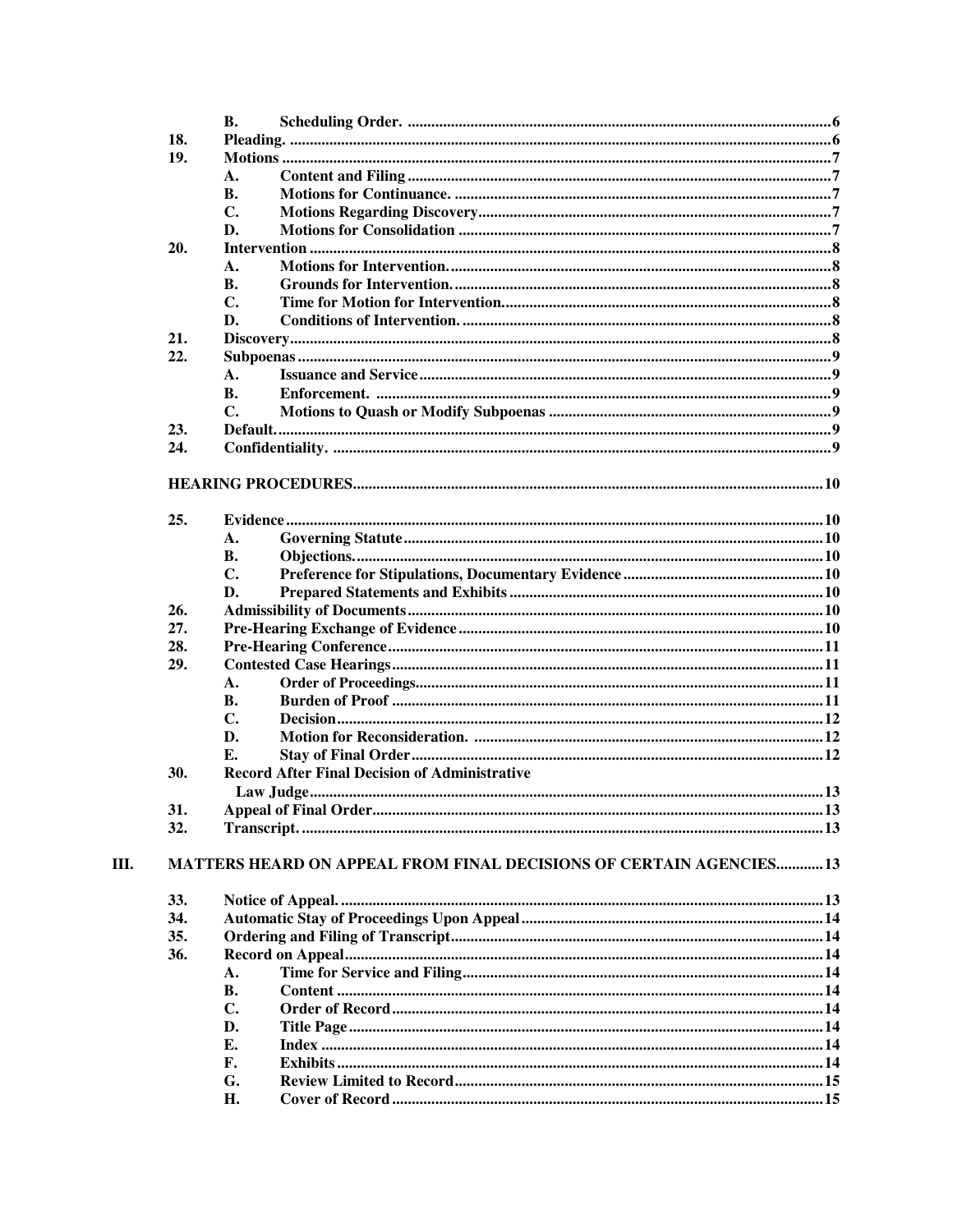|     |     | I.                                                 |     |  |  |  |
|-----|-----|----------------------------------------------------|-----|--|--|--|
|     | 37. |                                                    |     |  |  |  |
|     |     | А.                                                 |     |  |  |  |
|     |     | <b>B.</b>                                          |     |  |  |  |
|     |     | C.                                                 |     |  |  |  |
|     |     | D.                                                 |     |  |  |  |
|     |     | <b>E.</b>                                          |     |  |  |  |
|     | 38. | <b>Dismissal of Appeal for Failure to Comply</b>   |     |  |  |  |
|     |     |                                                    |     |  |  |  |
|     | 39. |                                                    |     |  |  |  |
|     | 40. |                                                    |     |  |  |  |
|     | 41. |                                                    |     |  |  |  |
| IV. |     |                                                    |     |  |  |  |
|     | 42. |                                                    |     |  |  |  |
|     | 43. |                                                    |     |  |  |  |
|     | 44. |                                                    |     |  |  |  |
|     | 45. |                                                    |     |  |  |  |
|     |     | A.                                                 |     |  |  |  |
|     |     | $\mathbf{B}$ .                                     |     |  |  |  |
|     | 46. |                                                    |     |  |  |  |
|     | 47. |                                                    |     |  |  |  |
|     |     | A.                                                 |     |  |  |  |
|     |     | В.                                                 |     |  |  |  |
|     |     | C.                                                 |     |  |  |  |
|     |     | D.                                                 |     |  |  |  |
|     |     | <b>Opportunity for Presenting Statements</b><br>E. |     |  |  |  |
|     |     |                                                    |     |  |  |  |
|     |     | F.                                                 |     |  |  |  |
|     |     | G.                                                 |     |  |  |  |
|     |     | H.                                                 |     |  |  |  |
|     | 48. |                                                    |     |  |  |  |
|     | 49. |                                                    |     |  |  |  |
|     | 50. |                                                    |     |  |  |  |
|     |     |                                                    |     |  |  |  |
| V.  |     |                                                    |     |  |  |  |
|     | 51. | <b>Applicability</b>                               | .19 |  |  |  |
|     | 52. |                                                    |     |  |  |  |
|     | 53. |                                                    |     |  |  |  |
|     |     | A.                                                 |     |  |  |  |
|     |     | В.                                                 |     |  |  |  |
|     | 54. |                                                    |     |  |  |  |
|     | 55. |                                                    |     |  |  |  |
|     | 56. |                                                    |     |  |  |  |
|     | 57. |                                                    |     |  |  |  |
|     | 58. |                                                    |     |  |  |  |
|     | 59. |                                                    |     |  |  |  |
|     | 60. |                                                    |     |  |  |  |
|     |     | A.                                                 |     |  |  |  |
|     |     | <b>B.</b>                                          |     |  |  |  |
|     |     | C.                                                 |     |  |  |  |
|     | 61. |                                                    |     |  |  |  |
|     | 62. |                                                    |     |  |  |  |
|     |     |                                                    |     |  |  |  |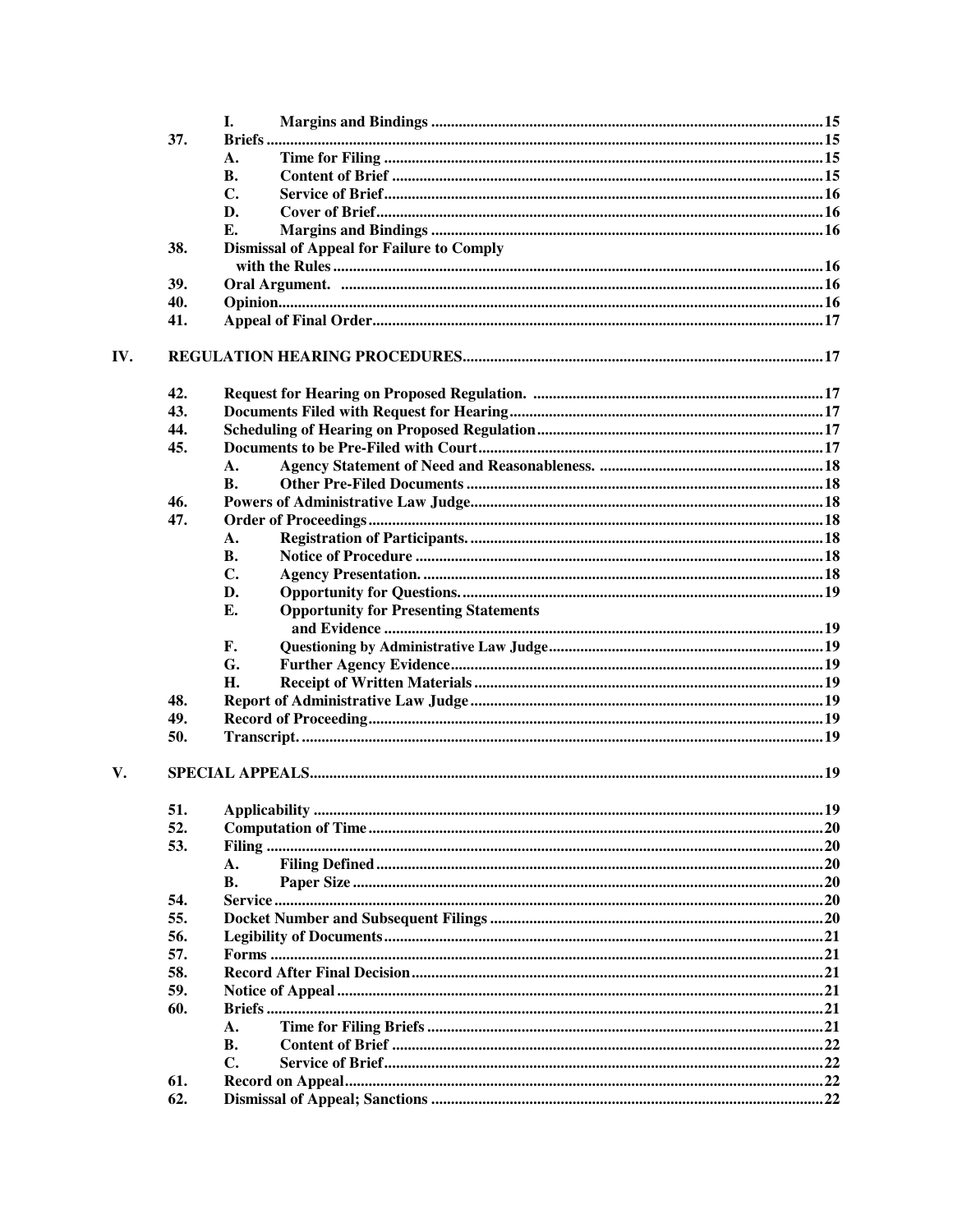|     | 63. |                                                |  |
|-----|-----|------------------------------------------------|--|
|     | 64. |                                                |  |
|     | 65. |                                                |  |
|     | 66. |                                                |  |
| VI. |     |                                                |  |
|     | 67. |                                                |  |
|     | 68. | Applicability of South Carolina Rules of Civil |  |
|     |     |                                                |  |
|     | 69. |                                                |  |
|     | 70. |                                                |  |
|     |     | A.                                             |  |
|     |     | <b>B.</b>                                      |  |
|     |     | С.                                             |  |
|     |     | D.                                             |  |
|     |     | E.                                             |  |
|     |     | F.                                             |  |
|     | 71. |                                                |  |
|     |     | A.                                             |  |
|     |     | В.                                             |  |
|     |     | C.                                             |  |
|     |     | D.                                             |  |
|     | 72. |                                                |  |
|     | 73. |                                                |  |
|     |     |                                                |  |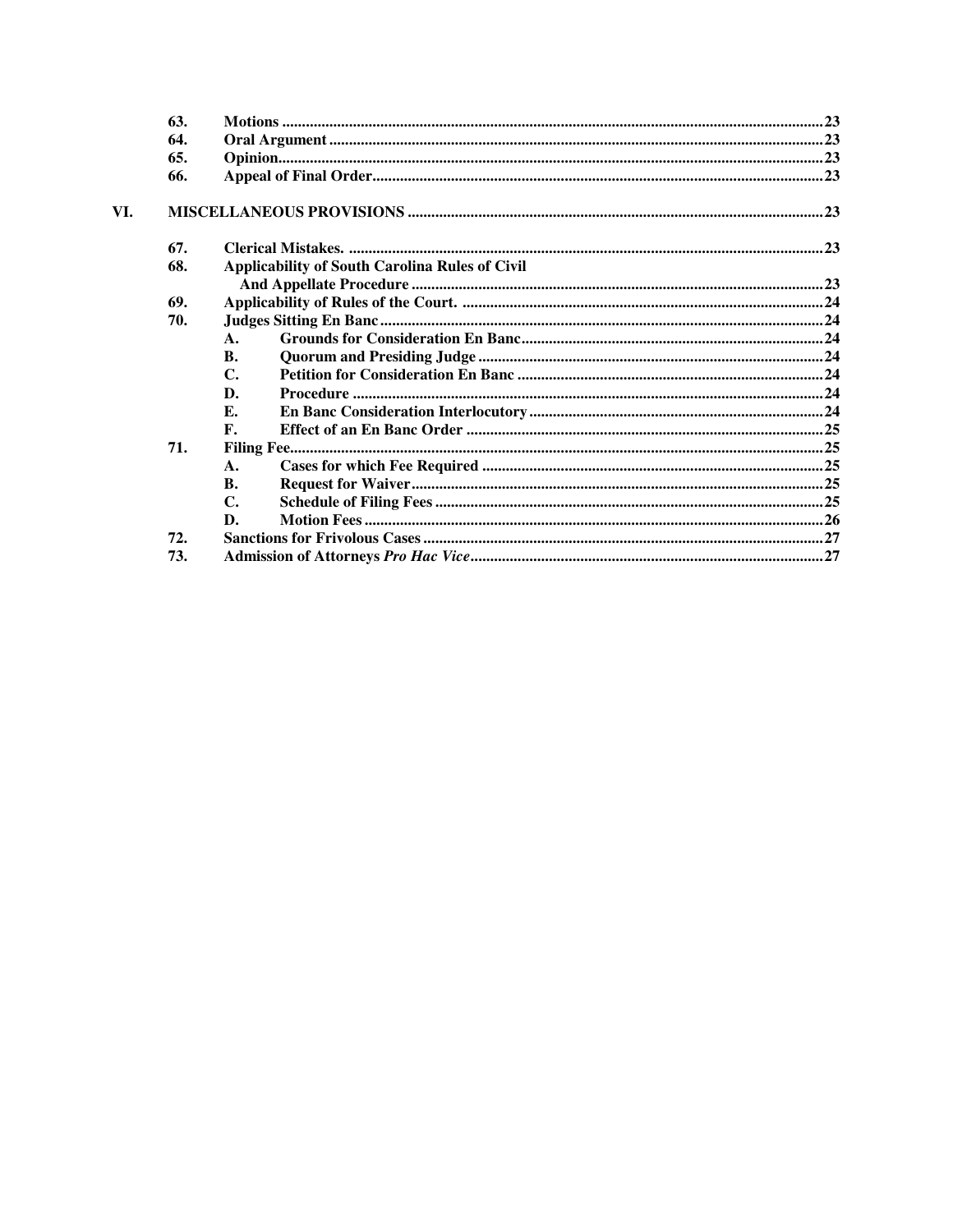### **I. GENERAL PROVISIONS**

**1. Authority and Applicability.** The promulgation of these Rules is authorized by S.C. Code Ann. §1- 23-650 (1976) (as amended). These Rules shall govern all proceedings before the Administrative Law Court, in which the right to a hearing (a) is provided by the Administrative Procedures Act; (b) is specifically required by other statutes or regulations; or (c) is required by due process under the South Carolina or United States Constitutions.

### **2009 Revised Notes**

These Rules are applicable to all matters within the jurisdiction of the Court, whether they are contested cases under the Administrative Procedures Act or heard pursuant to a constitutional command for a hearing. *Stono River EPA v. S.C. Dep't of Health and Envtl Control*, 305 S.C. 90, 406 S.E.2d 340 (1991); *League of Women Voters v. Litchfield-by-the-Sea,* 305 S.C. 424, 406 S.E.2d 378 (1991).

# **2. Definitions.**

- **A. Administrative Law Court** means an independent body of administrative law judges who preside over public hearings involving the promulgation of regulations, as authorized in S.C. Code Ann. § 1-23-111 and decide contested cases and appellate cases pursuant to the authority in S.C. Code Ann. § 1-23-310, et seq. and as otherwise provided by law.
- **B. Administrative Law Judge** means a judge appointed pursuant to S.C. Code Ann. § 1-23-510 (1976) (as amended) who is assigned a particular matter by the Chief Administrative Law Judge, or if no administrative law judge has been assigned for a particular matter, the Chief Administrative Law Judge.
- **C. Agency** means a state agency, department, board or commission whose action is the subject of a contested hearing, an appeal heard by an administrative law judge, or a public hearing on a proposed regulation presided over by an administrative law judge.
- **D.** Appeal means the review conducted by an administrative law judge of an agency decision on the record established in the agency and any additional evidence presented to the administrative law judge pursuant to the Administrative Procedures Act.
- **E. Contested Case** is defined in Section 1-23-310. It is a case for which a hearing is conducted pursuant to Article 3, Chapter 23 of Title 1, the South Carolina Administrative Procedures Act, and includes hearings conducted by the Administrative Law Court pursuant to Section 1- 23-600(B), hearings required by due process under the South Carolina or United States Constitutions, or as otherwise provided by law.
- **F. Court** means the Administrative Law Court.
- **G. Docket** means the roster of matters pending before the Court, including contested cases, appeals, and hearings on proposed regulations.
- **H. Party** means each person or agency named or admitted as a party or properly seeking and entitled to be admitted as a party, including a license or permit applicant. An applicant or licensee whose application or license is the subject of a request for a contested case hearing shall be deemed a party and shall be served with copies of all papers filed in the case.

### **2009 Revised Notes**

The definition of a contested case includes matters which are heard pursuant to a constitutional command for a hearing and matters, such as county tax cases, which do not come directly from a state agency. The definition of a party makes it clear that the licensee or applicant is to be made a party to any matter which involves the license or permit, and that he shall be served with copies of all papers filed in the action.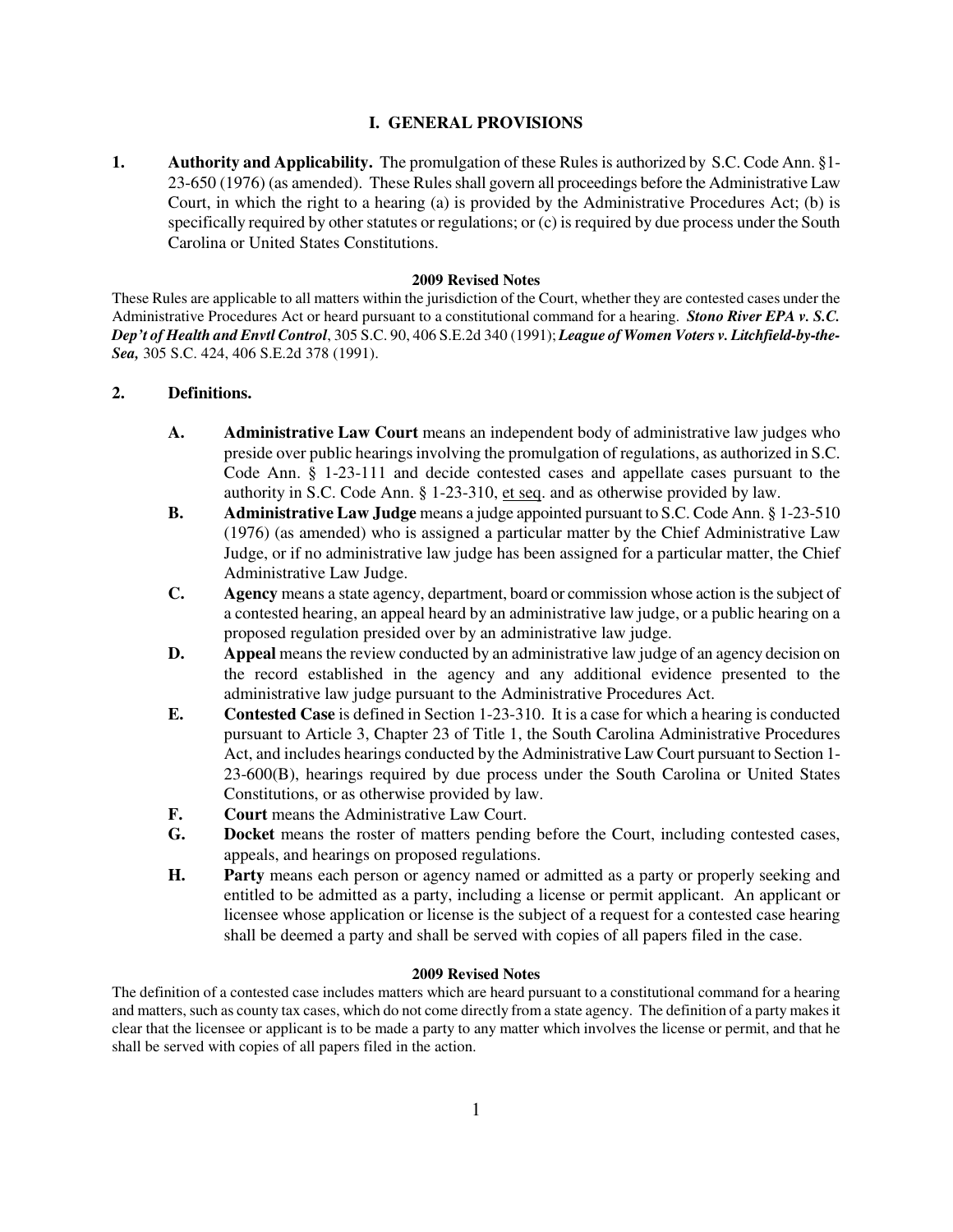# **3. Time.**

- **A. Computation.** In computing any period of time prescribed or allowed by these rules, by order of court, or by any applicable statute, the day of the act, event, or default after the designated period of time begins to run is not included. The last day of the period so computed is to be included, unless it is a Saturday, Sunday or a State or Federal holiday, in which event the period runs until the end of the next day which is neither a Saturday, Sunday nor such holiday. When the period prescribed is less than seven days, intermediate Saturdays, Sundays and holidays shall be excluded in the computation. A half holiday shall be considered as any other day and not as a holiday.
- **B.** Enlargement. For good cause shown, the administrative law judge may extend or shorten the time to take any action, except as otherwise provided by rule or law.
- **C. Service By Mail.** Whenever a party has the right or is required to do some act or take some proceedings within a prescribed period after the service of a notice or other paper upon him and the notice or paper is served upon him by mail or upon a person designated by statute to accept service, five days shall be added to the prescribed period.

### **2009 Revised Notes**

The method of calculating time in Rule 6 (a) and 6 (e), SCRCP, is adopted. A simplified procedure for extending time is adopted rather than Rule 6 (b), SCRCP. The 10 day notice requirement for motions in Rule 6 (d) is not adopted, but the additional five days available if service is made by mail is included in this Rule.

# **4. Filing.**

- **A. Filing with Court.** After the request for hearing and filing fee are delivered to the Court, all filings must be made with the administrative law judge assigned to the case and shall contain the docket number assigned. The Court will maintain its official file from the receipt of the request for hearing until a final order is issued by the administrative law judge.
- **B. Filing Defined.** The date of the filing is the date of delivery or the date of mailing. Any document filed with the Court shall be accompanied by proof of service of such document on all parties, and, if filed by mail, shall be accompanied by a certificate of the date of mailing. A document, pleading or motion or other paper is deemed filed with the Court by:
	- (1) delivering the document to the Court; or
	- (2) by depositing the document in the U.S. mail, properly addressed to the Court, with sufficient first class postage attached.
- **C. Paper Size.** All papers filed with the Court shall be on letter-size (8½ by 11 inches) paper. Exhibits or copies of exhibits in their original form which exceed that size shall be reduced by photocopying or otherwise to letter-size so long as such documents remain legible after reduction.

# **2009 Revised Notes**

All filings are to be made with the assigned administrative law judge after the request for hearing and filing fee are delivered to the Court. All filed papers must be served upon all parties and, if filed by mail, must be accompanied by a certificate of service. All papers filed with the Court must be letter size. Exhibits or other documents that exceed that size are to be reduced before filing unless the process of reduction would make them illegible. The Court is responsible for the official record from the receipt of the request for a hearing until the administrative law judge issues the final order. Filing with the Court is defined as the date delivered to the Court or the date mailed by first class mail to the Court, along with a certificate of service.

**5. Service.** Any document, pleading, motion, brief or memorandum or other paper filed with the Court shall be served upon all parties to the proceeding. Service shall be made upon counsel if the party is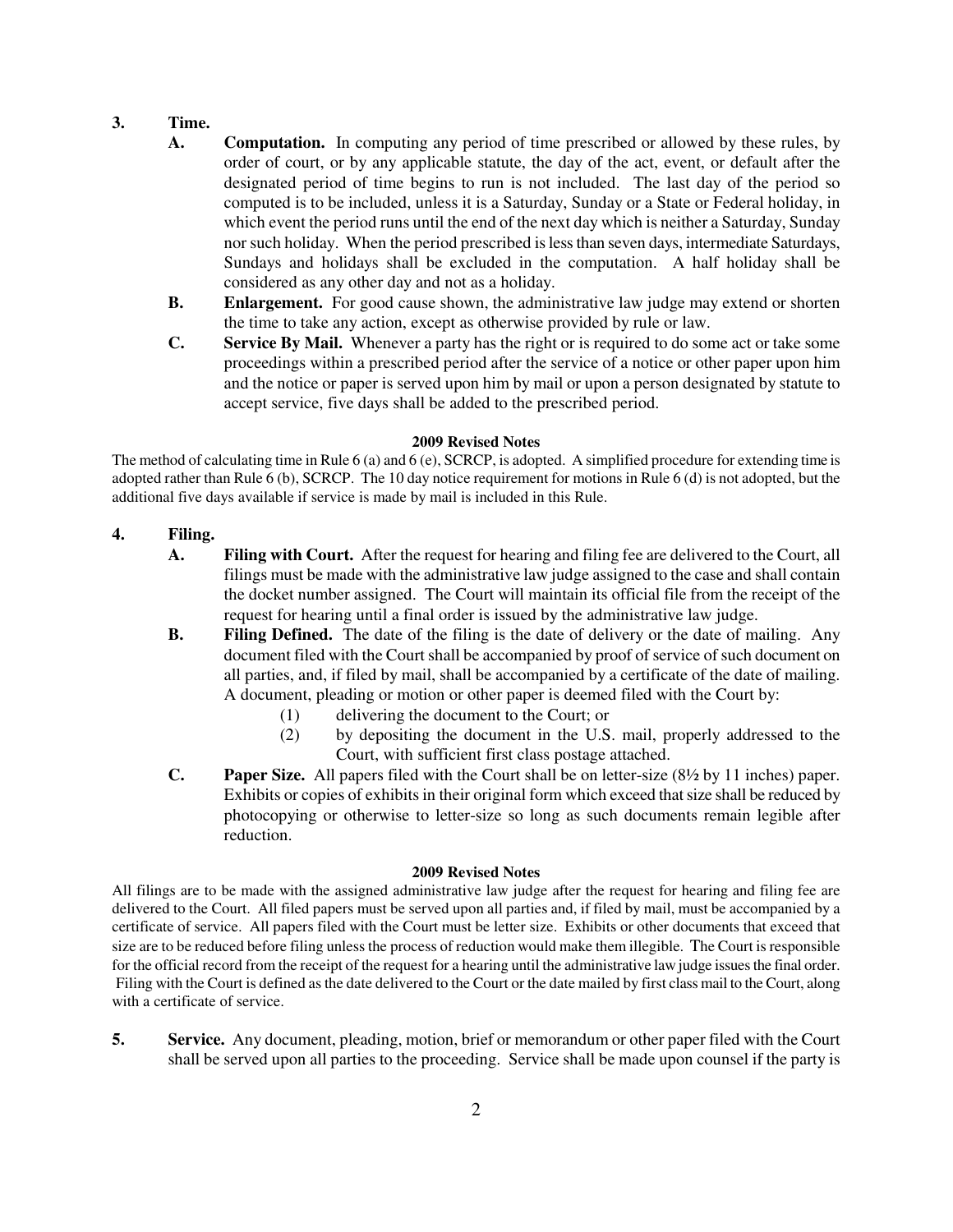represented, or if there is no counsel, upon the party. Service shall be made by delivery, or by mail to the last known address. Service is deemed complete upon mailing. Service that complies with Rule 5 (b)(1), SCRCP, also shall satisfy this Rule.

### **2009 Revised Notes**

Service is required of all documents filed. It is complete upon mailing. The method of service is by delivery or mailing, but not fax. Any service that satisfies Rule 5, SCRCP also satisfies this Rule.

- **6. Content of Papers.** The clerk of the Court shall assign a docket number to each case. All papers, pleadings, motions and orders thereafter shall be filed with the Court and a copy served on all other parties of record. All papers shall be signed and contain:
	- A. a caption setting forth the title of the case and a brief description of the document;
	- B. the case docket number assigned by the Court;
	- C. the name, address and telephone number of the person who prepared the document.
- **7. Forms.** The Court shall prescribe the content and format of forms required by these rules. The use of required forms as prescribed is mandatory. The Court may also prescribe the content and format of other forms which would facilitate administrative efficiency and judicial economy.

# **8. Right of Parties to Participate.**

- **A. Parties and Their Representatives.** Parties in a contested case have the right to participate or to be represented in all hearings or pre-hearing conferences related to their case. Any party may be represented by an attorney admitted to practice, either permanently or pro hac vice. No one shall be permitted to represent a party where such representation would constitute the unauthorized practice of law. However, in tax cases, any party may be represented by a certified public accountant, and in cases arising under the Occupational Safety and Health Act, a partnership, corporation, or other business entity may be represented by an officer or employee. A party proceeding without legal representation shall remain fully responsible for compliance with these Rules and the Administrative Procedures Act. This Rule shall not be construed to permit law student practice except to the extent authorized by Rule 401 of the South Carolina Appellate Court Rules.
- **B. Notice of Appearance**. After a case is assigned to an administrative law judge, an attorney or other person authorized to represent a party pursuant to this rule must file a notice of appearance with the presiding administrative law judge within ten days of being retained or authorized to represent the party.
- **C. Motion to Withdraw from Representation.** An attorney or other person authorized to represent a party pursuant to these Rules must file a written motion to withdraw from representation**.**

#### **2009 Revised Notes**

A party may be represented only by an attorney, in tax related matters by a certified public accountant, or in OSHA cases only, a business entity may be represented by an officer or employee. Representation of a party before the Court is permitted only to the extent that such representation does not conflict with the rules governing the unauthorized practice of law. Parties representing themselves are not relieved of the responsibility to comply with these Rules and the Administrative Procedures Act. A representative who is retained after assignment of the case must file a notice of appearance with the presiding administrative law judge within ten days of being retained, and any person representing a party before the Court must file a written motion with the presiding judge to withdraw from representation of that party.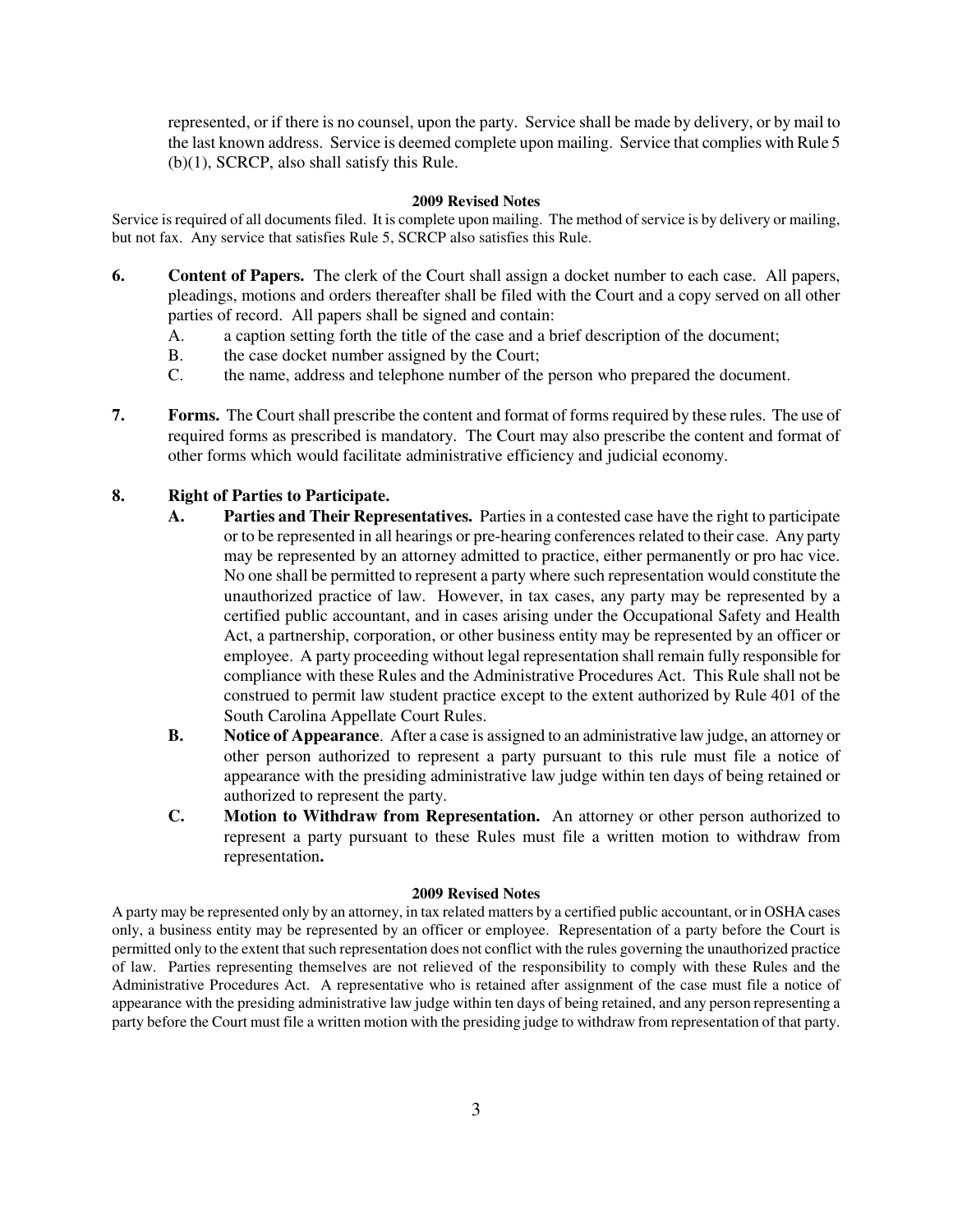# **II. CONTESTED CASES**

# **GENERAL PROCEDURES**

- **9.** Powers and Duties of Administrative Law Judge. Upon assignment of a case, the administrative law judge shall rule on all motions, preside at the contested case hearing, rule on the admissibility of evidence, require the parties to submit briefs when appropriate, issue orders and rulings to insure the orderly conduct of the proceedings and issue the final order.
- **10. Simplification of Procedures.** The administrative law judge, upon being assigned a contested case, shall review the request for a contested case hearing and determine the procedure appropriate to the complexity of the issues presented and the types of proof likely to be introduced so that the matter may be fully and fairly presented without unnecessary burden on either the agency or individuals involved in the hearing. The administrative law judge may limit the pre-hearing procedures and simplify the pre-hearing exchange of materials and otherwise take such reasonable measures so that the burdens of procedure do not unfairly prevent the presentation of the facts.

# **2009 Revised Notes**

The statutory authority of the Court encompasses a wide range of administrative actions from the very simple review of hunting and fishing license revocations to complex environmental cases. This section provides specific direction to the administrative law judge to review the case and limit the pre-hearing procedures if they are unnecessary to a full development of the case. The administrative law judge, through the scheduling conference, which can be held by telephone, can consider the comments of the parties and then issue an appropriate order defining the pre-hearing procedures.

# **11. Request for a Contested Case Hearing.**

- **A. Place of Filing.** A request for a contested case hearing, accompanied by a filing fee as provided in Rule 71, must be filed with the clerk of the Court.
- **B.** Service of Copies of the Request. A copy of the request must also be served on each party and on the affected agency or county official, in accordance with Rule 5. A certificate of service must be included with the request.
- **C. Time for Filing.** Unless otherwise provided by statute, a request must be filed and served within thirty (30) days after actual or constructive notice of the agency's determination. In county tax matters and cases arising under the Setoff Debt Collection Act, the request must be filed and served within thirty (30) days after the date of the written decision. However, no request shall be filed more than ninety (90) days after the date of the issuance of the order or determination unless the administrative law judge assigned to the case finds that substantial cause exists for allowing the filing beyond the ninety (90) day period.
- **D.** Content of the Request. The request may be submitted on a form prescribed by the Court and shall contain the following information:
	- 1. The name of the party requesting the hearing and the issue(s) for which the hearing is requested;
	- 2. The caption or other information sufficient to identify the decision, order, letter, determination, action or inaction which is the subject of the hearing;
	- 3. A copy of the written agency decision, order, letter or determination, if any, which gave rise to the request;
	- 4. The relief requested.
- **E. Incomplete Requests.** Any request which is incomplete or not in compliance with this rule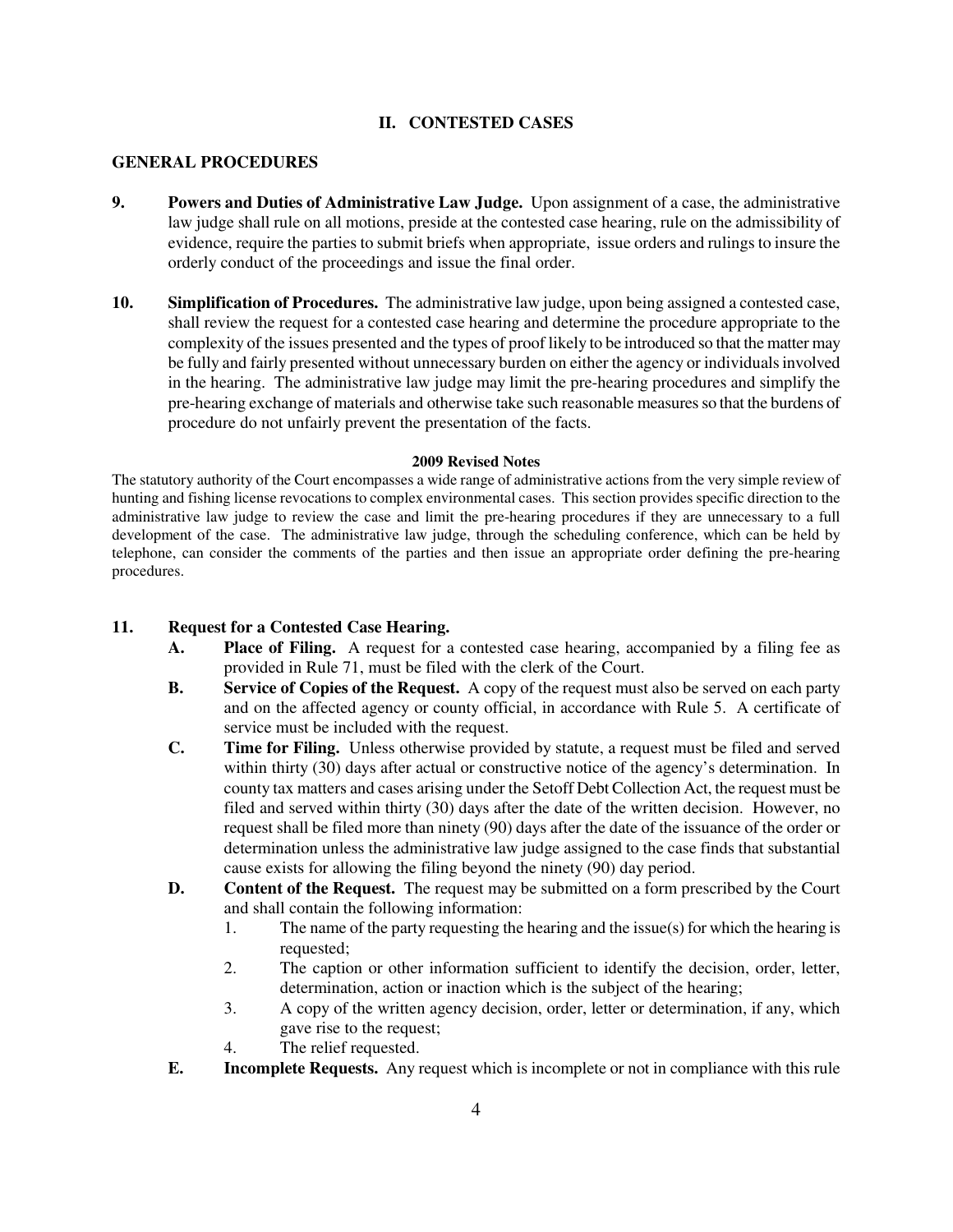or Rule 71 will not be assigned to an administrative law judge until all required information is received and the filing fee is processed.

### **2009 Revised Notes**

The request for a contested case hearing contains basic information so that the matter may be identified. The request must be filed directly with the clerk of the Court rather than with the affected agency. The request must be accompanied by a filing fee as provided in Rule 71, and a certificate of service upon all parties, including the affected agency or county official. The use of an official request form provided by the Court is optional. A copy of the written agency decision must also be included with the request for a hearing.

The thirty-day time period for filing a request for a contested case hearing begins to run when the party filing the request has actual or constructive notice of the agency order or determination. A request based upon failure to receive notice may not be filed more than 90 days after the date of the agency order or determination, unless for substantial cause shown the administrative law judge allows the filing to be made. For county tax matters and cases arising under the Setoff Debt Collection Act, the request must be filed and served within 30 days of the date of the written decision. A case will not be assigned to an administrative law judge until all information required by the rule, and the filing fee, is received

- **12. Agency Information Sheet.** The agency requesting a contested case hearing or receiving a notice of a request for a contested case hearing from a party shall, within ten (10) working days of the date of the notice of assignment of the case to an administrative law judge, file with the clerk of the Court and serve upon all parties an information sheet on the form prescribed by the Court, containing the following information:
	- A. the name of the affected agency, along with the name and telephone number of the contact person in the agency responsible for the matter;
	- B. the name or title of the agency proceeding and the file number or any other identifying information of the agency action or inaction that is the subject of the hearing, and a copy of the written agency decision, if any, which gave rise to the request for a hearing;
	- C. the names, addresses and telephone numbers of all known parties, and their attorneys or authorized representatives;
	- D. the names, addresses and telephone numbers, if known, of any persons who have exercised their legal right to object to the issuance of a permit or license.

If the agency fails to file the requested materials with the Court within ten working days, the party requesting the hearing may move before the presiding administrative law judge for an order directing the agency to respond forthwith.

### **2009 Revised Notes**

Within ten working days from the date of the notice of assignment to an administrative law judge, the agency must file with the Court and serve upon all parties an agency information sheet on the form prescribed by the Court, containing the information formerly submitted in the agency transmittal form. A copy of the written agency decision must be included with the agency information sheet. If the agency fails to comply with this Rule, the party requesting the hearing may move for an order compelling the agency to respond.

**13. Assignment of Case to Administrative Law Judge.** Upon receipt of the request for contested case hearing and filing fee the case shall be assigned to an administrative law judge as provided in S. C. Code Ann. §1-23-570 (1976) (as amended).

#### **2009 Revised Notes**

The request for a contested case hearing and filing fee must be received before a contested case is assigned to an administrative law judge. Once a case is assigned to a judge, that judge will be responsible for all decisions in the case. **14. Notification of Assignment and Request for Information.** Upon receipt of the request for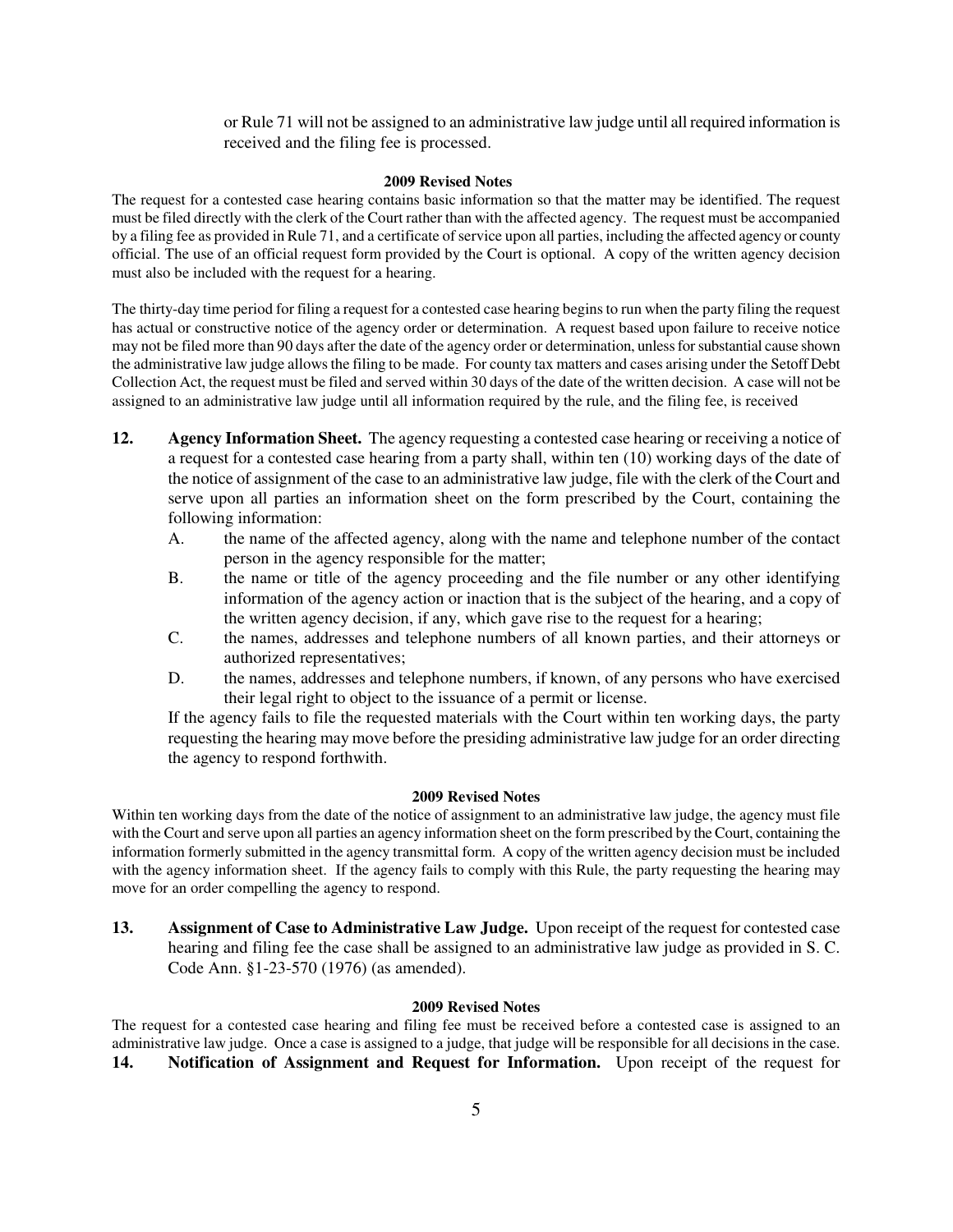contested case hearing and filing fee, the Court shall notify all parties of the assignment of an administrative law judge, and the administrative law judge assigned to the case, by pre-hearing order, may request each party to prepare and return a Pre-Hearing Statement describing the contested case.

**15. Notice of Contested Case Hearing.** The administrative law judge assigned to the case must issue a Notice of Contested Case Hearing at least thirty (30) days before the hearing date that sets forth the date, time, place, and purpose of the hearing, the administrative law judge who will conduct the hearing, and any other matters necessary for the prompt resolution of the matter.

### **2009 Revised Notes**

In accordance with the Administrative Procedures Act, the Court issues the notice of the contested case hearing at least 30 days before the hearing date.

### **Notes to 2010 Amendments**

Rule 15 has been amended to clarify that the administrative law judge assigned to the case issues the Notice of Hearing.

**16.** Preliminary Relief. The administrative law judge may issue remedial writs as are necessary to give effect to its jurisdiction and with respect to injunctions shall follow the procedure in Rule 65, SCRCP.

### **2009 Revised Notes**

This section provides that the administrative law judge may issue remedial writs as provided in S. C. Code Ann. §1-23- 630 (2005) (as amended). The procedure for issuing the injunction is provided by Rule 65, SCRCP.

# **PRE-HEARING PROCEDURES**

### **17. Scheduling Conferences and Orders.**

- **A. Scheduling Conference.** At any time after the case has been assigned, the administrative law judge may hold a scheduling conference with the parties of record, by telephone if convenient, to determine:
	- (1) the necessity or desirability of pleadings or amendments;
	- (2) the simplification of the issues;
	- (3) the possibility of obtaining admissions of fact and of documents to avoid unnecessary proof;
	- (4) the limitation and exchange of expert testimony;
	- (5) the scheduling of discovery;
	- (6) the possibility of resolving the matter through settlement, reference to mediation or other alternative forms of dispute resolution.
- **B.** Scheduling Order. The administrative law judge, after the conference, may issue an appropriate order containing the action, if any, taken at the scheduling conference.

### **2009 Revised Notes**

This rule gives the judge the power to hold a pre-hearing conference in any case, preferably by telephone. The matters discussed include the opportunity for settlement conferences or alternative dispute resolution if appropriate. The administrative law judge issues an appropriate order to guide the pre-hearing proceedings.

- **18.** Pleading. The administrative law judge by order may require pleadings from the parties. If pleadings are required they shall be as follows:
	- A. A Petition shall be filed within 30 days after the order requiring pleadings, unless a different time is set by the judge. The petition shall state in separately numbered paragraphs the facts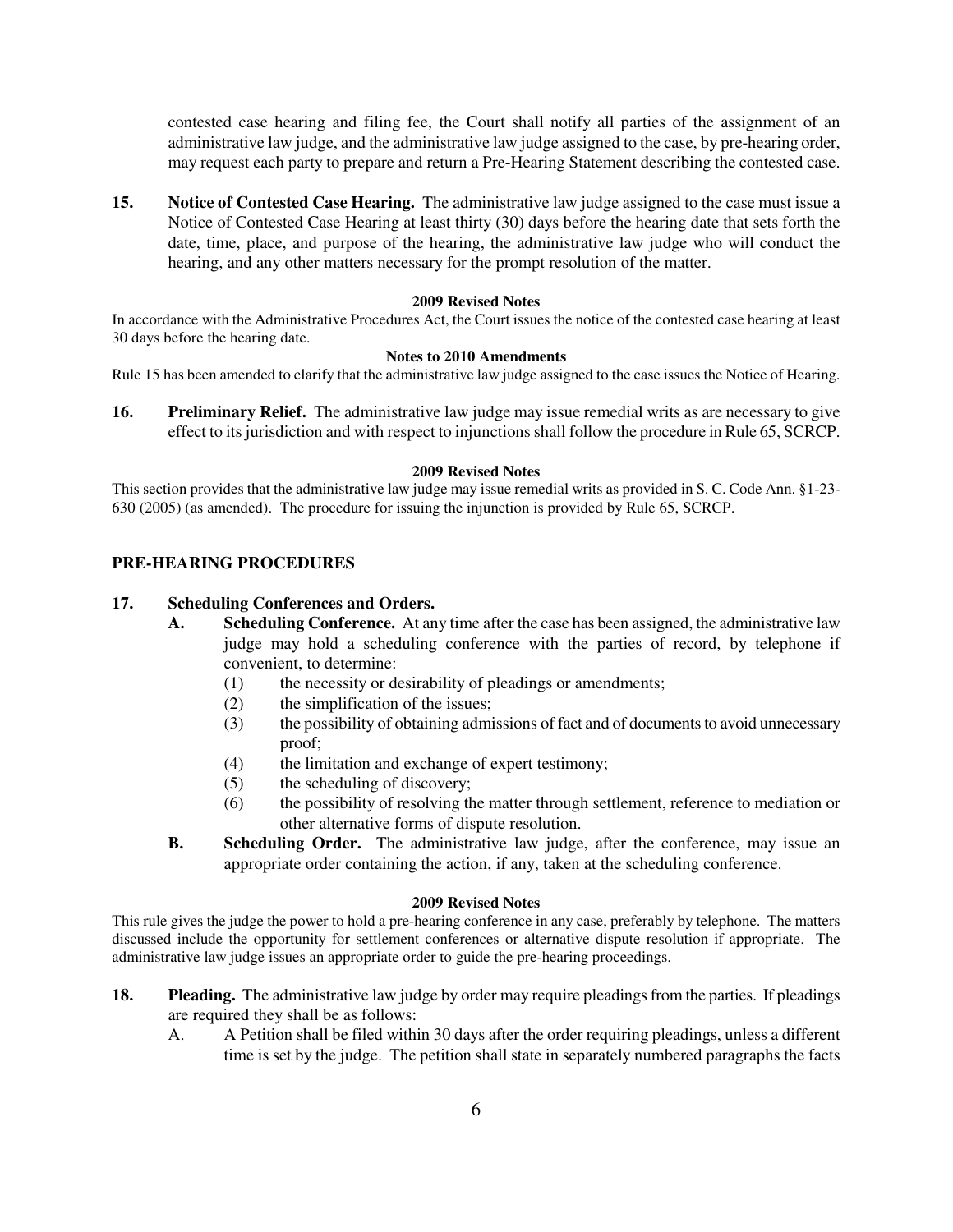and the particular statutes and rules relied upon, and the relief requested. If the contested case arises out of an order or similar document containing specific findings of fact or conclusions of law, the petition shall admit or deny each specific finding. A party shall deny only that part of an averment that may be denied in good faith.

- B. An Answer shall be filed within 30 days of service of the petition, unless otherwise ordered, and shall admit or deny or otherwise answer each allegation of the petition. Any allegation not denied shall be deemed admitted. The Answer shall assert any facts deemed to show an affirmative defense. Any defense not raised on the facts known to the parties may be deemed waived.
- C. Any pleading, paper or document can be amended at any time upon motion and for good cause shown, unless the amendment would substantially prejudice any other party in the presentation of its case.
- D. All pleadings shall contain the names, addresses, and telephone numbers of the parties or their attorneys or authorized representatives.

### **2009 Revised Notes**

Pleadings are optional with the administrative law judge. If ordered, they must be in the form specified. If the case arises from the order, the petition must admit or deny the findings of the order. Amended pleadings are allowed upon motion and for good cause shown, in the discretion of the presiding administrative law judge.

# **19. Motions.**

- **A. Content and Filing.** All pre-hearing motions shall be written, contain the caption of the case and the title of the motion, the contested case docket number assigned by the Court and the name and address of the person preparing it. The motion shall also state the grounds for relief and the relief sought. All motions pertaining to the hearing shall be filed not later than ten (10) days before the hearing date, unless otherwise ordered by the administrative law judge. Any party may file a written response to the motion within ten (10) days unless the time is extended or shortened by the administrative law judge.
- **B.** Motions for Continuance. A motion for continuance shall be in writing, state the reasons therefor, and be signed by the requesting party or representative. No application for a continuance may be made or granted ex parte (without notice) except in an emergency where notice is not feasible.
- **C. Motions Regarding Discovery.** Any motion relating to discovery shall state that the moving party has made a good faith attempt to resolve all the issues raised by the motion with the opposing party. Opposing parties may respond within ten (10) days of the filing of the motion unless the time is otherwise altered by the administrative law judge, who may rule on the basis of the written motion and any response thereto, or may order argument on the motion.
- **D.** Motions for Consolidation. When two or more hearings are to be held, and the same or substantially similar evidence is relevant and material to the matters at issue at each such hearing, the administrative law judge may upon motion by any party or on his own motion order that a consolidated hearing be conducted. Where consolidated hearings are held, a single record of the proceedings may be made and evidence introduced in one matter may be considered as introduced in others, and a separate or joint decision shall be made, at the discretion of the administrative law judge as appropriate.

### **2009 Revised Notes**

Subsection (A) contains the requirement that motions be made at least ten days before the contested case hearing. A special rule for continuances was added because of their common usage. Notice to all parties is required. Subsection (C) contains a standard provision that the parties must consult with opposing counsel before filing of a discovery motion to discourage frivolous motions. Subsection (D) provides for consolidation of two or more cases in the event that the same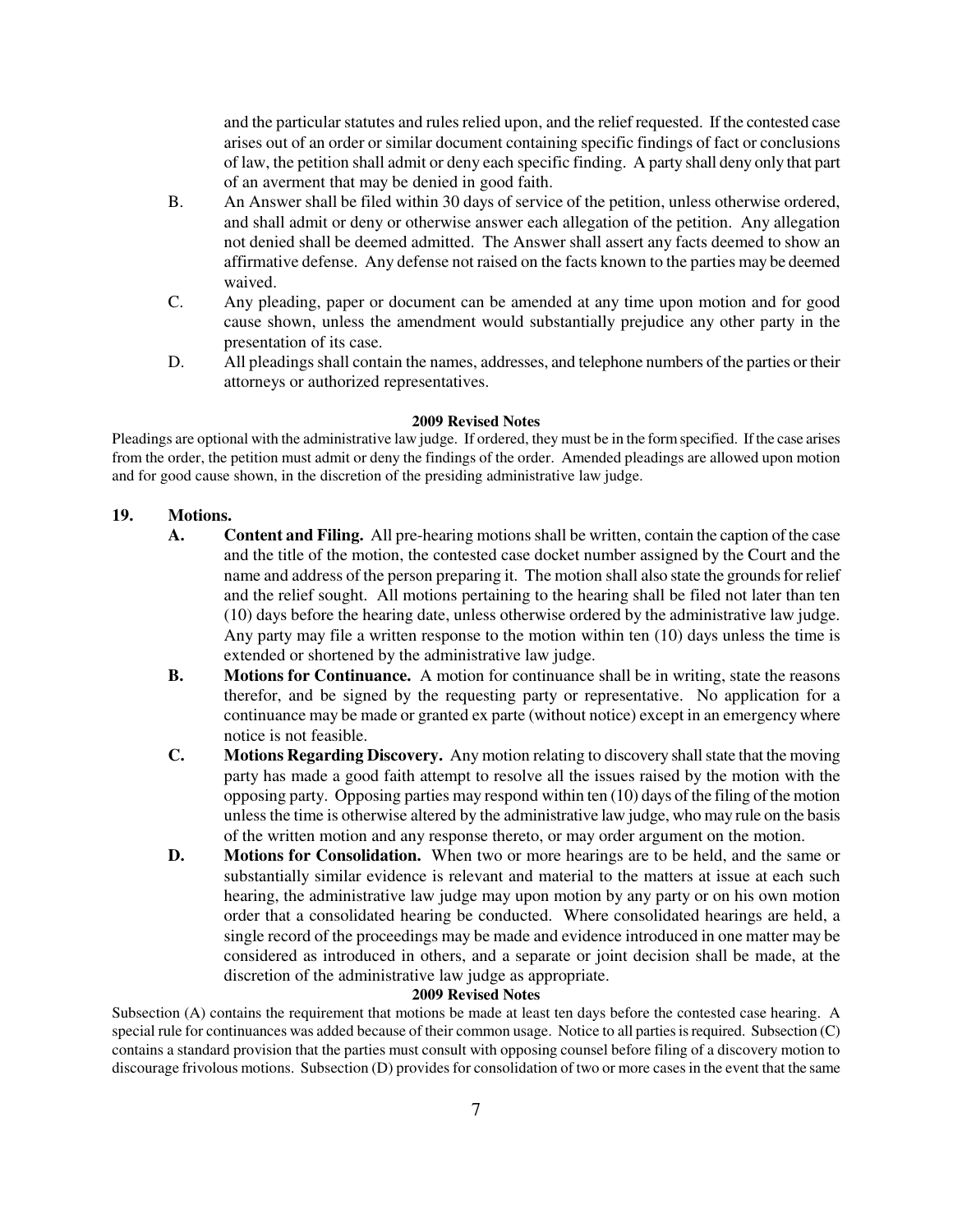or substantially similar evidence is relevant and material in the cases to be consolidated. The language of the subsection is adapted from 29 C.F.R., Part 18, Subpart A §18.11, which is applicable to proceedings before Federal administrative law judges.

# **20. Intervention.**

- **A. Motions for Intervention.** A motion for leave to intervene shall be served on all parties and shall state the grounds for the proposed intervention, the position and interest of the proposed intervenor, and the possible impact of the intervention on the proceedings. A proposed answer or position in intervention shall be attached to the motion.
- **B.** Grounds for Intervention. Any person may intervene in any pending contested case hearing upon a showing that:
	- (1) the movant will be aggrieved or adversely affected by the final order;
	- (2) the interests of the movant are not being adequately represented by existing parties, or that it is otherwise entitled to intervene;
	- (3) that intervention will not unduly prolong the proceedings or otherwise prejudice the rights of existing parties.
- **C. Time for Motion for Intervention.** The motion for leave to intervene shall be filed as early in the proceedings as possible to avoid adverse impact on the existing parties or the disposition of the proceedings. Unless otherwise ordered by the administrative law judge, the motion to intervene shall be filed at least twenty (20) days before the hearing. Any later motion shall contain a statement of good cause for the failure to intervene earlier.
- **D.** Conditions of Intervention. A person granted leave to intervene is a party to the proceeding. The intervenor shall be bound by any agreement, arrangement or other matter previously determined in the case. The order granting intervention may restrict the issues to be raised or otherwise condition the intervenor's participation in the proceeding. If appropriate, the administrative law judge may order consolidation of petitions and briefs and limit the number of representatives allowed to participate in the proceedings.

# **2009 Revised Notes**

This rule contains the standard for intervention and specifically provides that the intervenor's participation can be limited in the discretion of the administrative law judge. The rule encourages early joinder of parties, and requires a good cause explanation if intervention is sought immediately before the hearing.

**21. Discovery.** Discovery shall be available as provided in S.C. Code Ann. §1-23-320 (2005) (as amended), and as provided under these rules. Discovery shall be conducted according to the procedures in Rules 26-37, SCRCP, except that only the standard interrogatories provided by SCRCP 33(b), as applicable to the pending contested case, are permitted; there shall be no more than three (3) depositions per party under Rule 30, SCRCP; and no more than ten (10) requests to admit per party, including subparts under Rule 36, SCRCP. All discovery shall be completed within 90 days of the receipt of the Notice of Assignment and Request for Information. Upon motion for good cause shown or upon his own motion, discovery may be expanded or curtailed by the administrative law judge.

### **2009 Revised Notes**

The Administrative Procedures Act permits discovery by depositions, and this rule authorizes discovery by interrogatories, document production or requests to admit. The mechanism, timing and procedure of discovery is governed by the Rules of Civil Procedure, with specific limitations on interrogatories, depositions and requests to admit. The presiding administrative law judge may expand or curtail discovery either sua sponte or upon motion.

# **22. Subpoenas.**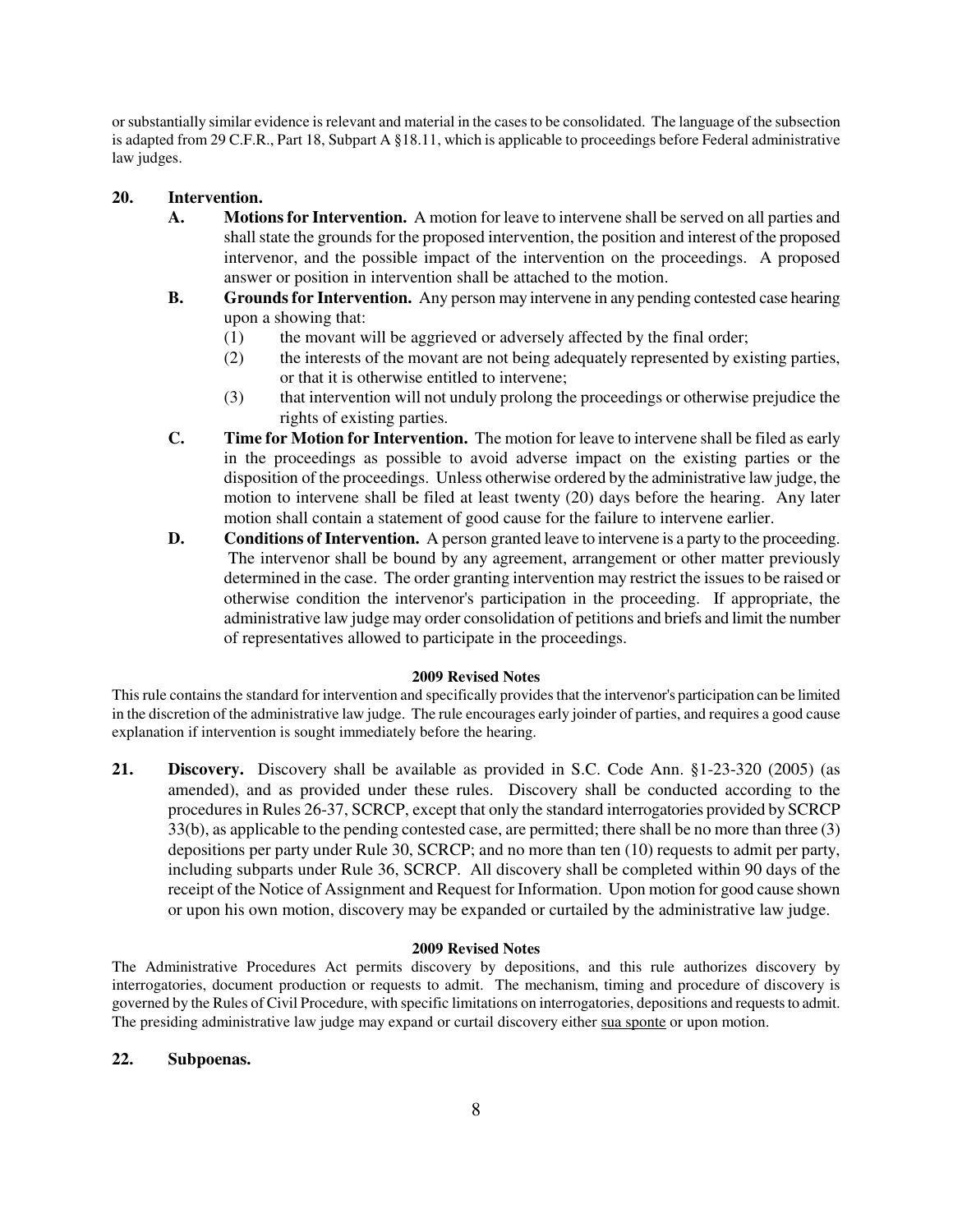- **A. Issuance and Service.** Subpoenas by or on behalf of any party shall be issued in blank by the clerk of the Court. The party requesting the subpoena shall complete the form and return the completed form to the clerk of the Court for signature before service, and shall file a copy of the subpoena and the return of service with the clerk of the Court upon service. An attorney authorized to practice before the courts of the State of South Carolina, as an officer of the court, may also issue and sign a subpoena on behalf of the Court. The attorney shall complete the form before service and file a copy of the subpoena and the return of service with the clerk of the Court upon service. The party requesting the subpoena shall be responsible for service of the subpoena and the payment of fees and mileage in accordance with Rule 45, SCRCP.
- **B.** Enforcement. The administrative law judge shall enforce by proper proceedings the attendance and testimony of witnesses and the production and examination of records, books, and papers, and have the power to punish as for contempt of court, by fine or imprisonment or both, the unexcused failure or refusal to attend and give testimony or produce books, papers, and records that have been required by subpoena to be produced.
- **C. Motions to Quash or Modify Subpoenas.** A person to whom a subpoena has been issued may move before the administrative law judge for an order quashing or modifying the subpoena.

### **2009 Revised Notes**

Rule 22(A) provides the procedure for issuance and service of subpoenas. An unrepresented party requesting a subpoena must complete the blank form and return the completed form to the clerk for signature before service. However, attorneys may issue and sign subpoenas on behalf of the Court. Rule 22(C) provides the procedure for motions to quash or modify subpoenas. The administrative law judge has the power to enforce subpoenas and to sanction parties for failure to comply with subpoenas as for contempt.

# **23. Adverse Disposition of Contested Case.**

- **A. Default.** The administrative law judge may dismiss a contested case or dispose of a contested case adverse to the defaulting party. A default occurs when a party fails to plead or otherwise prosecute or defend, fails to appear at a hearing without the proper consent of the judge or fails to comply with any interlocutory order of the administrative law judge. Any nondefaulting party may move for an order dismissing the case or terminating it adversely to the defaulting party.
- **B. Dismissal of Contested Case for Failure to Comply with the Rules.** Upon motion of any party, or on its own motion, the Court may dismiss a contested case for failure to comply with any of the rules of procedure for contested cases, including the failure to comply with any of the time limits provided by this section.

### **2009 Revised Notes**

The administrative law judge may dispose of a contested case adverse to a defaulting party. Rule 23(B) allows the administrative law judge to dismiss a contested case for failure to comply with the rules of procedure for contested cases.

**24.** Confidentiality. When, by statute or rule, a matter subject to the jurisdiction of the Court is required to be kept confidential, all pleadings, motions or other papers filed with the Court, and served on all parties, shall bear the designation "CONFIDENTIAL" and such documents shall be maintained so that only authorized individuals shall have access to those documents or pleadings.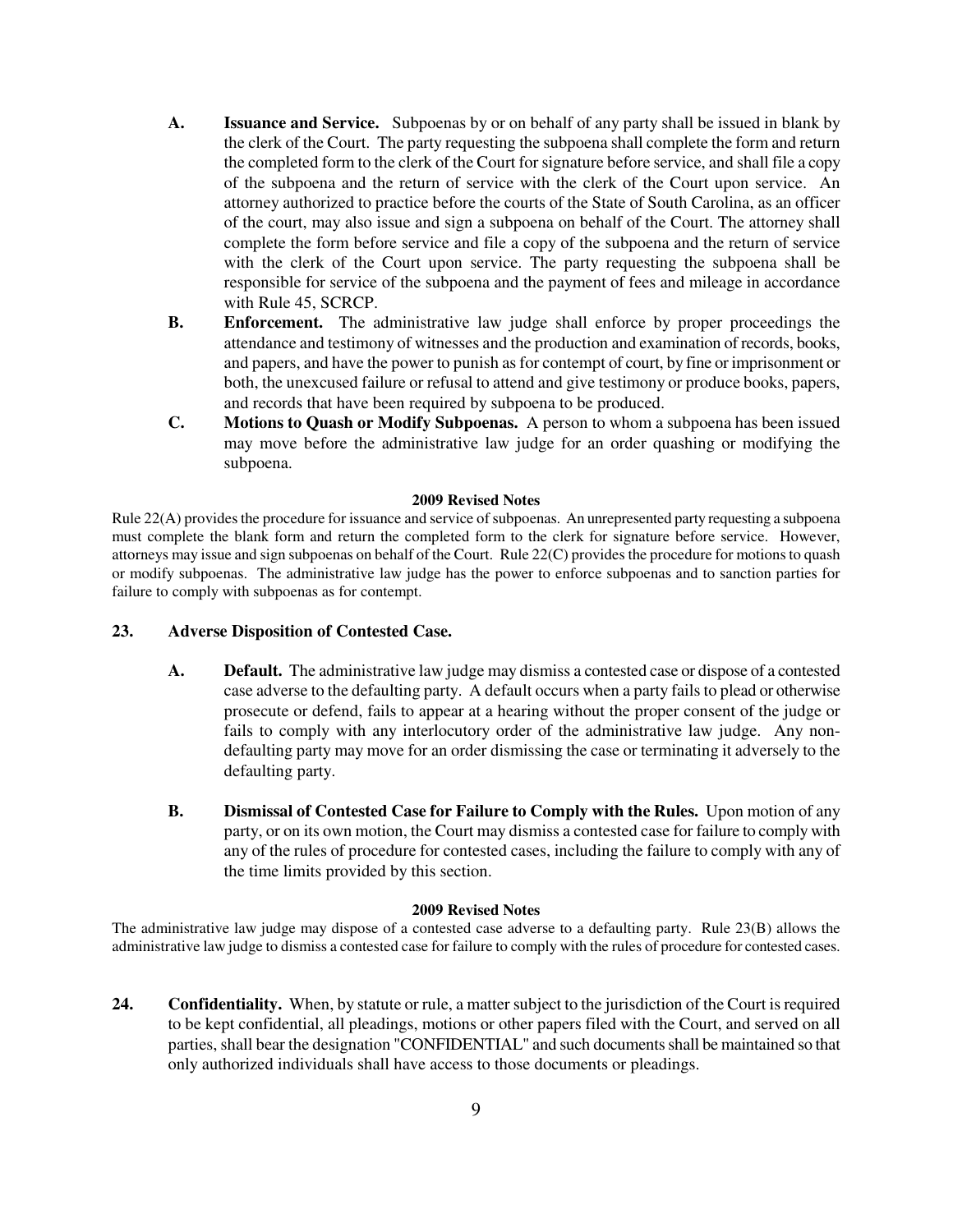# **HEARING PROCEDURES**

# **25. Evidence.**

- **A. Governing Statute.** S.C. Code Ann. §1-23-330 (2005) (as amended) shall govern questions of evidence.
- **B.** Objections. Objections to evidence shall be timely made and noted in the record. Whenever evidence is ruled inadmissible, the party offering that evidence may submit an offer of proof on the record. The party making the offer of proof for excluded oral testimony shall briefly summarize the testimony. If the evidence excluded consists of a document or exhibit, it shall be marked as part of an offer of proof and inserted in the record.
- **C. Preference for Stipulations, Documentary Evidence.** Stipulations of law, fact and testimony are encouraged. Subject to these rules and when a hearing will be expedited and the interests of the parties will not be prejudiced substantially, any part of the evidence may be received in documentary form.

### **2009 Revised Notes**

This section establishes that the rules of evidence apply to administrative hearings as required by the Administrative Procedures Act. Stipulations are encouraged, and the judge may receive evidence in documentary form where appropriate. However, the use of prepared statements and exhibits in lieu of testimony, as formerly provided in Rule 25(D), is no longer permitted.

**26. Admissibility of Documents.** The established rules of evidence as provided in S.C. Code Ann. §1- 23-330 shall be followed. The administrative law judge shall apply the tests under established rules of evidence otherwise relating to admissibility and credibility and determine the weight to be given such evidence. The administrative law judge may require the submitting party to identify the portions of voluminous records, or depositions that are relevant and material.

### **2009 Revised Notes**

The established rules of evidence apply in all contested case proceedings, as provided in the Administrative Procedures Act. In lieu of the procedures formerly provided in this rule, parties may stipulate to the authenticity of documents in order to avoid delay or difficulty involved in establishing the foundation for those documents.

- **27. Pre-Hearing Exchange of Evidence.** Upon notice, the administrative law judge may, in appropriate cases, require the parties to exchange prior to the hearing:
	- A. a final list of witnesses the party reasonably expects to testify at the hearing;
	- B. a final list of all exhibits expected to be offered at the hearing;
	- C. a final list of all facts which the party intends to request be judicially noticed by the administrative law judge and the information supporting the judicial notice of the facts requested.

Any witness list or exhibit not exchanged prior to the hearing may be excluded from admission into evidence. Multiple documents submitted as one exhibit must be consecutively numbered. The prehearing exchange may be amended upon motion and for good cause shown, unless the amendment would substantially prejudice any other party in the presentation of its case.

# **2009 Revised Notes**

This rule provides the administrative law judge another technique for limited pre-hearing exchange of information. It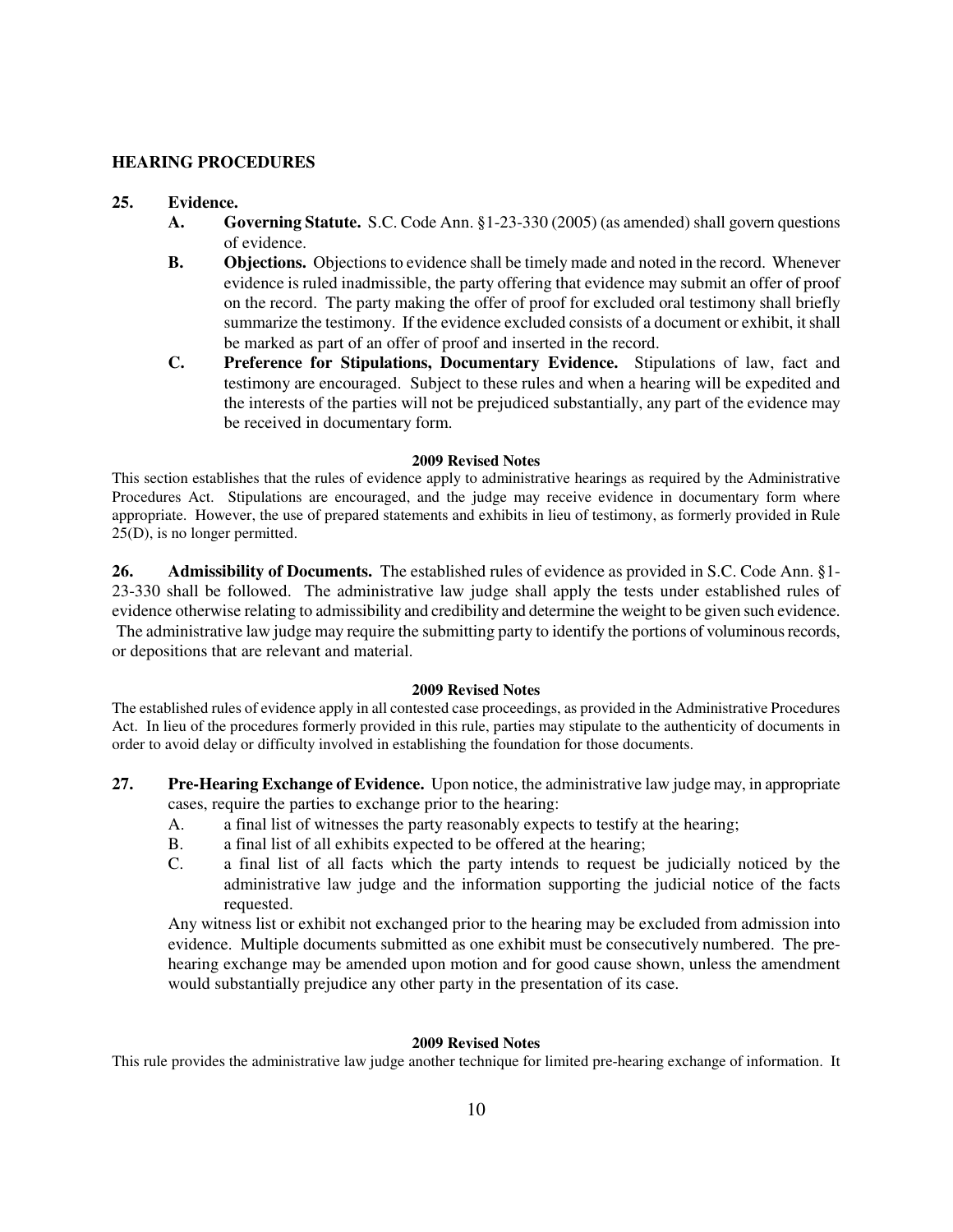might be appropriate with other pre-hearing procedures in complex cases, or be the only disclosure in simple hearings. A procedure is provided for the amendment of the pre-hearing exchange. Multiple documents submitted as one exhibit, such as an agency file, must be consecutively numbered in order to facilitate reference to the individual documents during a hearing.

**28. Pre-Hearing Conference.** The administrative law judge may hold a pre-hearing conference prior to the hearing. The purpose is to obtain stipulations of law and fact, rule on the admissibility of evidence and to identify matters which any party intends to have judicially noticed. The administrative law judge may consider pending motions, and any other matter that will expedite the hearing.

### **2009 Revised Notes**

This rule provides another tool to help the administrative law judge manage the case. This conference is discretionary and may be held shortly before the hearing to permit the pre-hearing resolution of any matter that would expedite the hearing itself.

# **29. Contested Case Hearings.**

- **A. Order of Proceedings.** The administrative law judge shall conduct the hearing in the following manner:
	- (1) The administrative law judge shall give an opening statement briefly describing the nature of the proceeding.
	- (2) The parties shall be given an opportunity to briefly present opening statements.
	- (3) Parties shall present their evidence in the order determined by the administrative law judge. The party with the burden of proof will be the first to present evidence, all other parties being allowed to cross-examine in an orderly fashion. When that party rests, other parties will then be allowed to present their evidence, again allowing for orderly cross-examination. Rebuttal and surrebuttal evidence are allowed only in the discretion of the administrative law judge.
	- (4) Each witness shall be sworn or affirmed by the administrative law judge or the court reporter, and be subject to examination. In the discretion of the administrative law judge, witnesses may be sequestered during the hearing.
	- (5) Parties have the right to introduce evidence on the points at issue, to cross-examine witnesses present at the hearing as necessary for a full and true disclosure of the facts, to present evidence in rebuttal and to submit briefs.
	- (6) All objections to procedure, admission of evidence or any other matter shall be timely made and stated on the record.
	- (7) When all of the parties and witnesses have been heard, the parties shall be given the opportunity to present final arguments.
	- (8) Briefs and proposed findings of fact and conclusions of law may be requested by the administrative law judge, and if served upon the administrative law judge shall be served at the same time and by the same method on all parties. Briefs shall set forth the factual and legal position of the party and be served on the Court and on all parties of record.
- **B.** Burden of Proof. In matters involving the assessment of civil penalties, the imposition of sanctions, or the enforcement of administrative orders, the agency shall have the burden of proof.
- **C. Decision.** The administrative law judge shall issue the decision in a written order which shall include separate findings of fact and conclusions of law. Issues raised in the proceedings but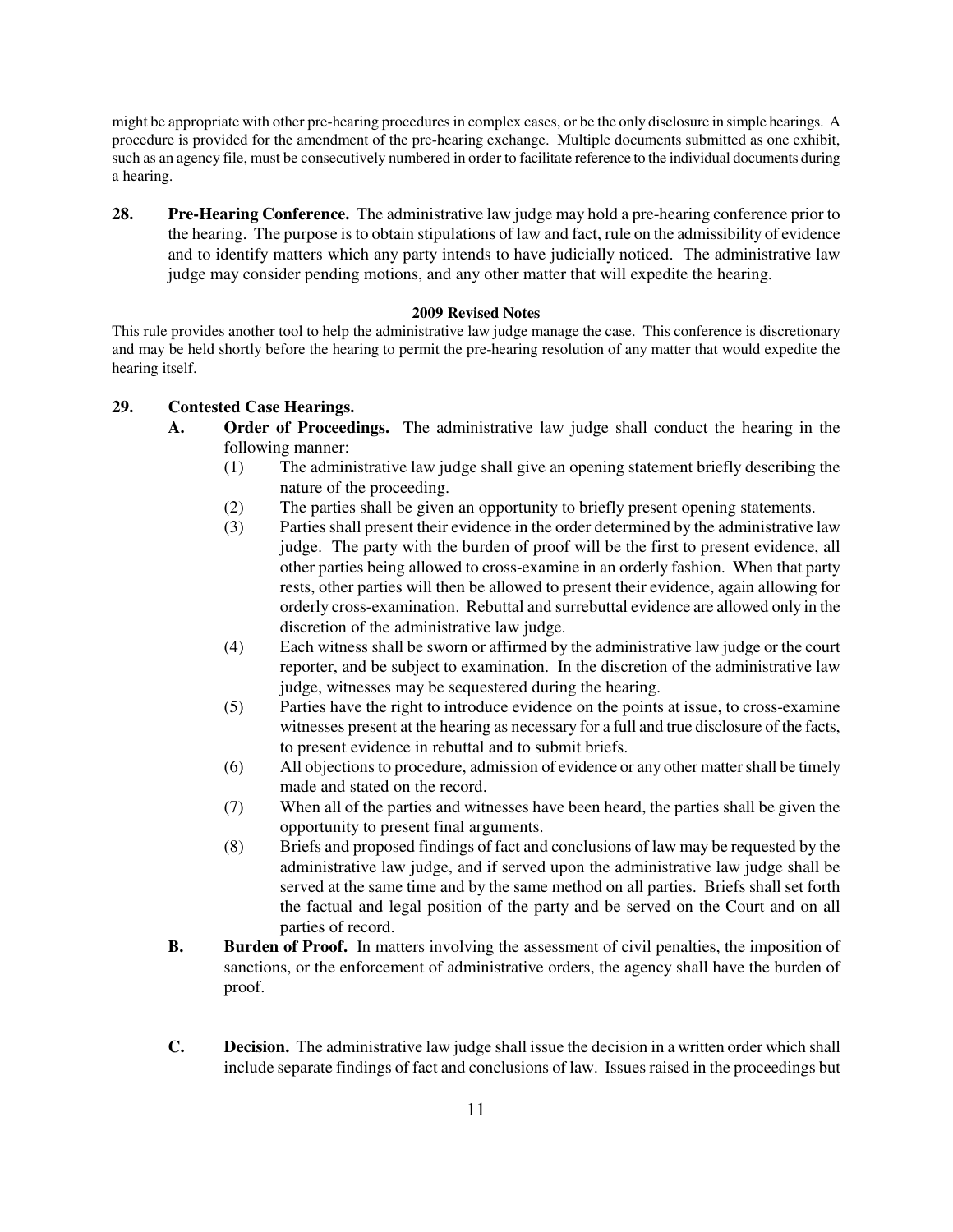not addressed in the order are deemed denied.

### **2009 Revised Notes**

Subsection (A) describes the procedure at the hearing which follows the standard civil trial format. In certain matters, such as enforcement actions, the agency has the burden of proof. The decision is to be written with separate statements of fact and law. Issues raised in the proceedings but not addressed in the final decision are deemed denied.

- **D.** Motion for Reconsideration. Any party may move for reconsideration of a final decision of an administrative law judge in a contested case to alter or amend the final decision, subject to the grounds for relief set forth in Rule 59, SCRCP, as follows:
	- (1) Within ten (10) days after notice of the order concluding the matter before the administrative law judge, a party may move for reconsideration of the decision, provided that a notice of appeal from the decision has not been filed.
	- (2) The administrative law judge shall act on the motion for reconsideration within thirty (30) days after it is filed, and if no action is taken by the administrative law judge within that period, the inaction shall be deemed a denial of the relief sought in the motion.
	- (3) The filing of a motion for reconsideration shall not, of itself, stay the order of the administrative law judge or excuse or delay compliance with the order of the administrative law judge.
	- (4) The time for appeal for all parties shall be stayed by a timely motion for reconsideration, and shall run from receipt of an order granting or denying such motion, or if no order is filed regarding the motion, thirty (30) days after notice that the motion was filed.

The filing of a motion for reconsideration is not a prerequisite to filing a notice of appeal from a final decision of an administrative law judge.

#### **2009 Revised Notes**

This subsection provides for a motion for reconsideration of the decision of an administrative law judge in a contested case. The motion for reconsideration is subject to the grounds for relief set forth in SCRCP 59. The administrative law judge must decide the motion within 30 days or it is deemed denied. The filing of a motion for reconsideration does not stay the effectiveness of the administrative law judge's order, but does toll the time for appeal until the motion is resolved. A motion for reconsideration made after a petition for judicial review has been filed is untimely because jurisdiction then resides in the Court of Appeals. The filing of a motion for reconsideration is not a prerequisite to filing a notice of appeal from the final decision of an administrative law judge.

**E. Stay of Final Order.** An administrative law judge who issues a final order subject to judicial review may in the order stay its effect. At any time prior to the filing of a petition for judicial review, and upon the motion of any party, with notice to all parties, the administrative law judge may stay the final order upon appropriate terms. The filing of a motion for a stay does not alter the time for filing a petition for judicial review.

#### **2009 Revised Notes**

This subsection permits the administrative law judge to stay the effect of any final order that is subject only to judicial review. The authority to stay the order is derived from S.C. Code Ann. §1-23-380(A)(2) (2005) (as amended) which gives the agency or the reviewing court the power to stay an order. When the administrative law judge issues a final order subject only to judicial review, agency action is completed and the administrative law judge is the appropriate authority to consider the issue of a stay. Motions for stays do not alter the time for filing a petition for judicial review, which is jurisdictional.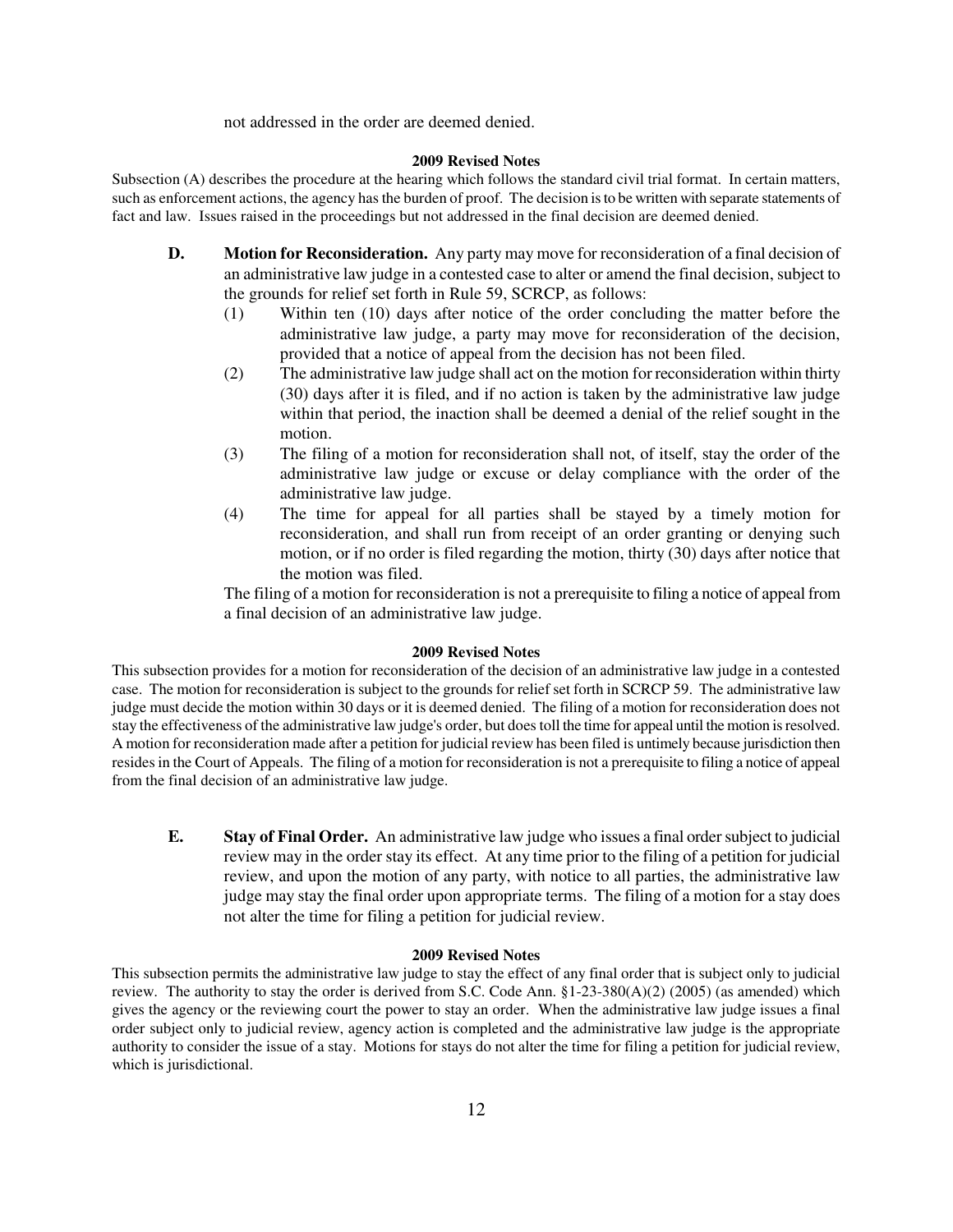- **30. Record After Final Decision.** The record of the contested case shall consist of:
	- A. All pleadings, motions, intermediate rulings and depositions filed with the Court;
	- B. All evidence received or considered;
	- C. A statement of matters judicially noticed;
	- D. All proffers of proof of excluded evidence;
	- E. The final order or decision which is subject to judicial review;
	- F. The transcript of the testimony taken during the proceeding, if prepared.
- **31. Appeal of Final Order.** The decision of the administrative law judge may be appealed as provided by law. An appellant shall file a copy of the notice of appeal with the clerk of the Court at the same time the notice of appeal is filed with the reviewing authority.

# **2009 Revised Notes**

Pursuant to Act 387 of 2006, the South Carolina Appellate Court Rules govern the procedure for appealing a final order of an administrative law judge. A copy of the notice of appeal must be filed with the clerk of the Court at the same time the notice is filed with the Court of Appeals.

**32. Transcript.** The hearings concerning a contested case shall be available for transcription as required by S.C. Code Ann. §1-23-600 (a) (1976) (as amended). The cost of preparing a copy of a transcript shall be borne by the party requesting the transcript.

# **III. MATTERS HEARD ON APPEAL FROM FINAL DECISIONS OF CERTAIN AGENCIES**

- **33. Notice of Appeal.** The notice of appeal from the final decision of an agency shall be filed with the Court and a copy served on each party and the agency whose final decision is the subject of the appeal within thirty (30) days of receipt of the decision from which the appeal is taken. The notice shall be accompanied by a filing fee as provided in Rule 71 and shall contain the following information:
	- A. the name, address and telephone number of the party requesting the appeal, and the name, address and telephone number of the attorney or other authorized representative, if any, representing that party;
	- B. a general statement of the grounds for appeal as provided in S.C. Code Ann. §1-23-  $380(A)(6)$ . The grounds for appeal may be amended, supplemented or modified in the statement of issues in the brief required by Rule  $37(B)(1)$ ;
	- C. a copy of the final decision which is the subject of the appeal and the date received;
	- D. a copy of the request for a transcript $\div$
	- E. a certificate of service of the notice of appeal on all parties.

 Any notice of appeal which is incomplete or not in compliance with this rule or Rule 71 will not be assigned to an administrative law judge until all required information is received and the filing fee is processed.

### **2009 Revised Notes**

The notice of appeal is filed with the Court as the entity hearing the appeal. The time is set at 30 days because it is the same time for civil appeals. The notice of appeal should include a general statement of the issues on appeal, but the statement of issues in the brief shall be considered the final statement of the issues on appeal. The notice of appeal must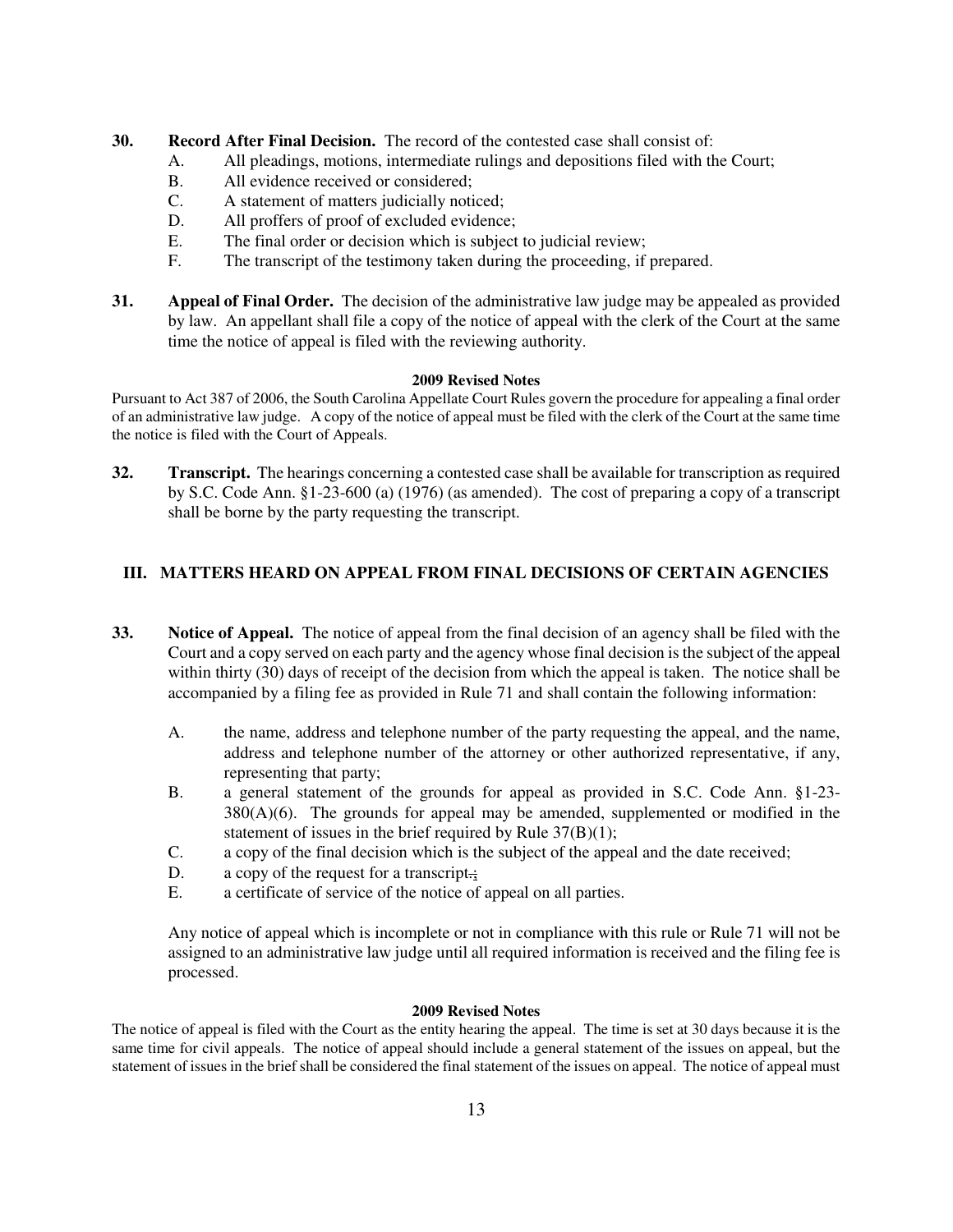be accompanied by a filing fee as provided in Rule 71. Any incomplete notice of appeal, or a notice not accompanied by the filing fee, will not be assigned to an administrative law judge until all required information and fees are received.

- **34. Automatic Stay of Proceedings Upon Appeal.** The filing of an appeal from the final decision of an agency shall stay the final decision of that agency unless the effect of filing an appeal is otherwise established by statute, the Administrative Procedures Act notwithstanding; or the administrative law judge has entered an order regarding the effect of the proceedings in the agency. Notwithstanding the foregoing, upon the filing of an appeal from the final decision of an agency, any party may apply to the administrative law judge for an order regarding the effect of the appeal on the agency decision.
- **35. Ordering and Filing of Transcript.** The party filing the notice of appeal shall be responsible for ordering a transcript and shall file a copy of the request for a transcript with the notice of appeal. Unless otherwise agreed by all parties in writing, the appellant must order the entire transcript. The administrative law judge may also order the agency to prepare a transcript. The transcript of the proceedings shall be filed with the clerk of the Court by the agency pursuant to Rule 36.

# **2009 Revised Notes**

The party filing the notice of appeal must order the transcript at the same time as the service of the notice of appeal. A copy of the request for a transcript must be filed with the notice of appeal. The appellant must order the entire transcript unless the parties agree otherwise in writing.

# **36. Record on Appeal.**

- **A. Time for Service and Filing.** Within forty-five (45) days of the date of the notice of assignment to an administrative law judge, the agency with possession of the Record shall file an original and one (1) copy of the Record with the Court and serve one (1) copy on each party to the appeal, unless the time for filing the Record is extended by the Administrative Law Judge assigned to the appeal.
- **B. Content.** The Record shall consist of the following:
	- (1) All pleadings, motions, and intermediate rulings;
	- (2) All evidence received or considered;
	- (3) A statement of matters judicially noticed;
	- (4) All proffers of proof of excluded evidence;
	- (5) The final order or decision which is subject to review;
	- (6) The transcript of the testimony taken during the proceeding.
- **C. Order of Record.** The Record shall be arranged in the following order: the title page, index, orders, judgments, decrees, pleadings, transcript, exhibits, other materials or documents, and a certificate of service. Each page of the Record shall be numbered consecutively beginning with the index.
- **D. Title Page.** The title page shall contain only the caption.
- **E. Index.** Every Record shall contain an index to the principal matters therein, to include orders, judgments, pleadings, prehearing matters, opening statements, testimony, motions, closing arguments, post-hearing motions, and exhibits. For witness testimony, the index shall show the pages on which direct, cross, redirect, and recross examination begins.
- **F. Exhibits.** Photographs, plats and diagrams, and other paper exhibits shall be inserted in the Record where they can be reduced or drawn to a size which permits them to be printed and inserted in the Record, without folding more than one time. Where exhibits are larger, or do not reasonably lend themselves to accurate reproduction, they need not be included in the Record, but shall be filed separately. All exhibits other than paper exhibits must be delivered to the clerk of the Court.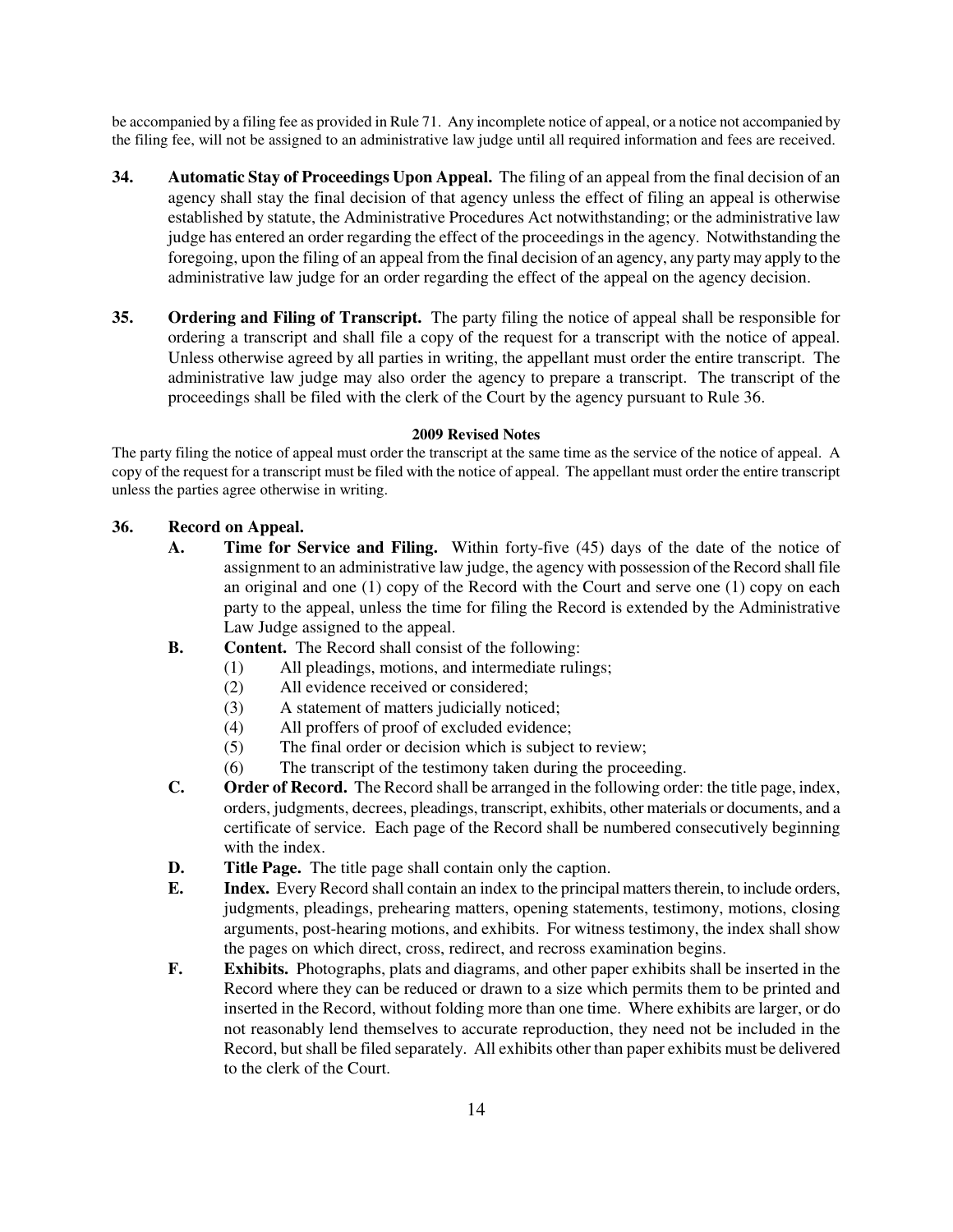- **G. Review Limited to Record.** The Administrative Law Judge will not consider any fact which does not appear in the Record.
- **H. Cover of Record.** The cover of the Record must be white in color and contain only the caption and the names, addresses, telephone numbers and e-mail addresses of counsel.
- **I. Margins and Bindings.** Typewritten papers or reproductions must have a blank margin of an inch and a half on the left and must be securely fastened on the left margin.

### **2010 Revised Notes**

The agency with possession of the record in the contested case must file an original and one copy of the record with the Court within forty-five days of the date the case is assigned to an administrative law judge. This ensures that the agency must file the record only after the appellant has perfected the appeal by filing the notice of appeal and submitting the appropriate filing fee. The format of the Record on Appeal is similar to that used in the South Carolina Appellate Court Rules. The administrative law judge's review is limited to those facts appearing in the record.

# **37. Briefs.**

- **A. Time for Filing.** The party first noticing the appeal shall file an original and one copy of its brief with the Court within thirty (30) days after the filing of the Record on Appeal. Within thirty (30) days thereafter, the respondent and other parties shall file an original and one copy of their briefs in response. A reply brief and one copy may be filed ten (10) days thereafter. The principal briefs shall not exceed thirty (30) pages and the reply brief shall not exceed ten (10) pages.
- **B. Content of Brief.** Each brief shall contain:
	- (1) Statements of the Issues on Appeal. A statement of each of the issues presented for review. The statement shall be concise and direct as to each issue and may be stated in question form. Broad general statements may be disregarded by the Court. Ordinarily, no point will be considered that is not set forth in the statement of issues on appeal.
	- (2) Statement of the Case. The statement shall contain a concise history of the proceedings, insofar as necessary to an understanding of the appeal. The statement shall not contain contested matters and shall contain as a minimum, the following information: the date of the commencement of the action; the nature of the action; the nature of the defense or response; the date and nature of the agency action appealed from; the date of the service of the notice of appeal; the date of and description of any orders or proceedings in the agency as may have affected the appeal, or may throw light upon the questions involved in the appeal. Any matters stated or alleged in a party's statement shall be binding on that party.
	- (3) Argument. The brief shall be divided into as many parts as there are issues to be argued, and each such part shall bear an appropriate caption, followed by a discussion and citation of authority. A party may also include a separate statement of facts relevant to the issues presented for review, with reference to the record on appeal, which may include contested matters and summarize that party's contentions.
	- (4) Conclusion. A short conclusion stating the precise relief requested.
	- (5) Certificate of Service. A certificate showing the service of the brief on all parties of record.
- **C. Service of Brief.** At the time of filing the brief with the Court, one copy of the brief and any appendix shall be served on each party to the appeal.
- **D.** Cover of Brief. The cover of the appellant's brief shall be blue; that of the respondent red;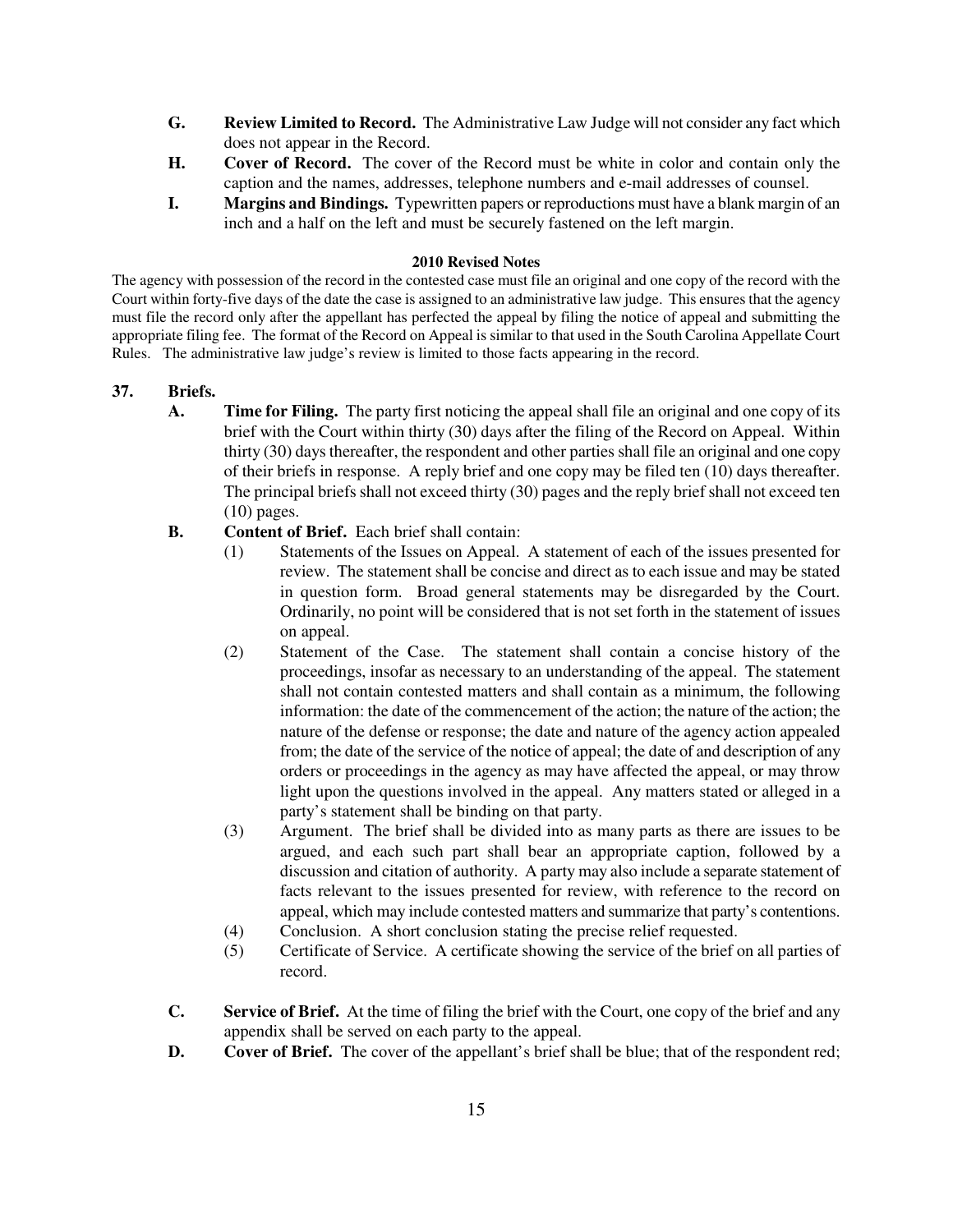that of an intervenor or amicus curiae green; and that of any reply brief gray. The cover of a brief shall contain only the caption and the names, addresses, telephone numbers and e-mail addresses of counsel. This subsection shall not apply to briefs filed by pro se litigants.

**E. Margins and Bindings.** Typewritten papers or reproductions must have a blank margin of an inch and a half on the left and must be securely fastened on the left margin.

### **2010 Revised Notes**

The appellant's brief must be filed within thirty days after the filing of the Record on Appeal, and the respondent's brief must be filed within thirty days after the appellant's brief is filed. These deadlines provide a readily ascertainable time for the submission of the briefs. Statements of fact set forth in the briefs are binding upon the proponent of the statement. The format of the briefs is similar to that used in the South Carolina Appellate Court Rules. The requirements of subsection (D), which specify the colors to be used for the cover of the briefs, do not apply to briefs filed by pro se litigants. The original and one copy of each brief must be filed with the Court.

**38. Dismissal of Appeal for Failure to Comply with the Rules.** Upon motion of any party, or on its own motion, an administrative law judge may dismiss an appeal for failure to comply with any of the rules of procedure for appeals, including the failure to comply with any of the time limits provided by this section.

#### **2009 Revised Notes**

In all cases involving pro se litigants or those without substantial knowledge and experience in administrative matters, the administrative law judge may make reasonable efforts to assure fairness. Nevertheless, such litigants remain responsible for complying with these Rules and all applicable statutes.

**39. Oral Argument.** The administrative law judge shall provide at least twenty (20) days notice of oral argument. The oral argument shall follow the procedure in Rule 218, SCACR. In the discretion of the administrative law judge, oral argument may not be required. Oral argument will ordinarily not be ordered by the Administrative Law Judge in appeals from the Office of Motor Vehicle Hearings unless the proceeding involves a novel issue or a question of exceptional importance.

### **2009 Revised Notes**

The administrative law judge, rather than the clerk of the Court, provides the notice of oral argument. Oral argument is discretionary with the presiding judge, and is ordinarily not ordered in appeals from the Office of Motor Vehicle Hearings.

**40. Opinion.** The administrative law judge shall render a decision in a written order which shall be served on all parties and filed with the clerk of the Court. The administrative law judge may affirm any ruling, order or judgment upon any ground(s) appearing in the Record and need not address a point which is manifestly without merit. Issues raised on appeal but not addressed in the order are deemed denied. Judicial review of any decision of the Court shall be as provided in S.C. Code Ann. §1-23-610 (2005) (as amended). Motions for rehearing may be allowed in the discretion of the presiding administrative law judge. Any motion for rehearing must be filed within ten days of receipt of the order. The time for appeal is stayed by a timely motion for rehearing, and runs from receipt of an order granting or denying the motion. A motion for rehearing is not a prerequisite to filing a notice of appeal from the decision of the administrative law judge.

### **2009 Revised Notes**

The rules for hearing matters on appeal from the final decision of an agency are based on the South Carolina Appellate Court Rules as modified for the less complex matters heard by the Court. The South Carolina Appellate Court Rules should be examined to resolve novel issues of appellate procedure in the Court. The administrative law judge may affirm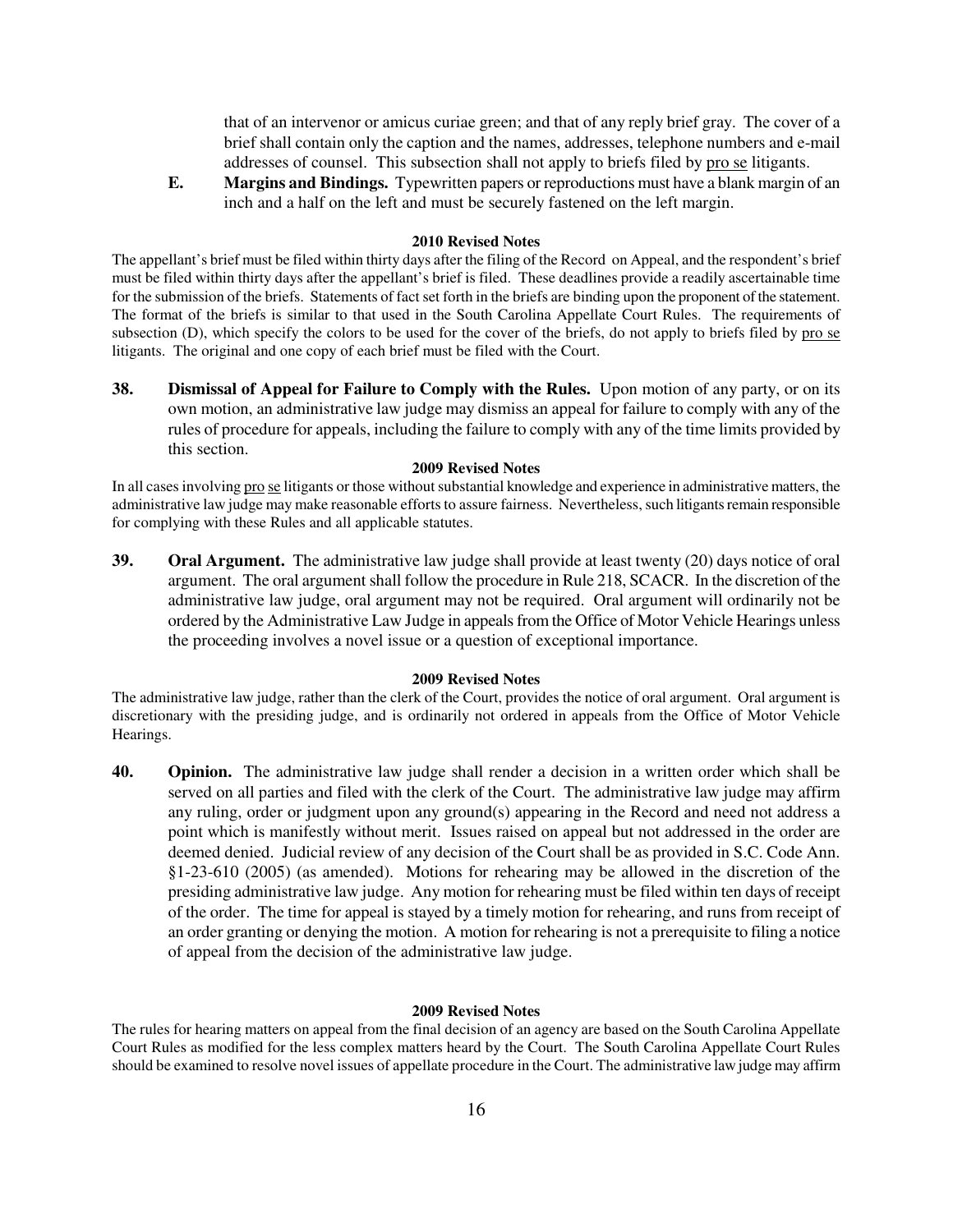upon any ground appearing in the Record and may decline to address points which are without merit. Motions for rehearing must be filed within ten days of receipt of the order, and are only allowed in the discretion of the presiding judge. Motions for rehearing are not a prerequisite to filing a notice of appeal.

**41. Appeal of Final Order.** The appellant shall file a copy of the notice of appeal from the decision of the administrative law judge with the clerk of the Court.

### **2009 Revised Notes**

Pursuant to Act 387 of 2006, the South Carolina Appellate Court Rules govern the procedure for appealing a final order of an administrative law judge.

# **IV. REGULATION HEARING PROCEDURES**

- **42. Request for Hearing on Proposed Regulation.** An agency desiring a hearing on a proposed regulation pursuant to S.C. Code Ann. §1-23-111 (1976) (as amended) shall file with the clerk of the Court a transmittal form including a description of the subject matter of the regulation and a request that a hearing be scheduled. Within five (5) days the chief administrative law judge shall assign an administrative law judge to preside over the proceedings.
- **43. Documents Filed with Request for Hearing.** At the time the request for a hearing is made, the agency shall file with the clerk of the Court the following:
	- (a) a copy of the drafting notice for the proposed regulation as published in the State Register;
	- (b) the State Register Document Number of the proposed regulation;
	- (c) the proposed date of submission of the proposed regulation to the State Register for publication;
	- (d) the proposed date of publication in the State Register of the text or synopsis of the proposed regulation;
	- (e) a suggested date for the hearing.

# **2009 Revised Notes**

he Request for a Hearing on Proposed Regulations should include documentation showing that the requirements for publication in the State Register have been met.

**44. Scheduling of Hearing on Proposed Regulation.** Within ten (10) days of receipt of the request for a hearing and the required documents, the administrative law judge to whom the matter is assigned shall notify the agency of the location, date, and time of the hearing to allow participation by all affected interests and shall advise the agency to issue the proposed Notice of Hearing for the Proposed Regulation for publication in the State Register.

# **2009 Revised Notes**

The administrative law judge notifies the agency of the hearing date, location, and time. The agency then publishes the Notice of Hearing for the Proposed Regulation in the State Register.

**45. Documents to be Pre-Filed with Court.** At least ten (10) days before the date scheduled for the hearing, the agency shall provide a statement confirming the need for a hearing as required by S.C. Code Ann. §1-23-110 (1976) (as amended) on the basis that a request for a hearing was made by twenty-five (25) persons, a governmental subdivision or agency, or an association having not less than twenty-five (25) members.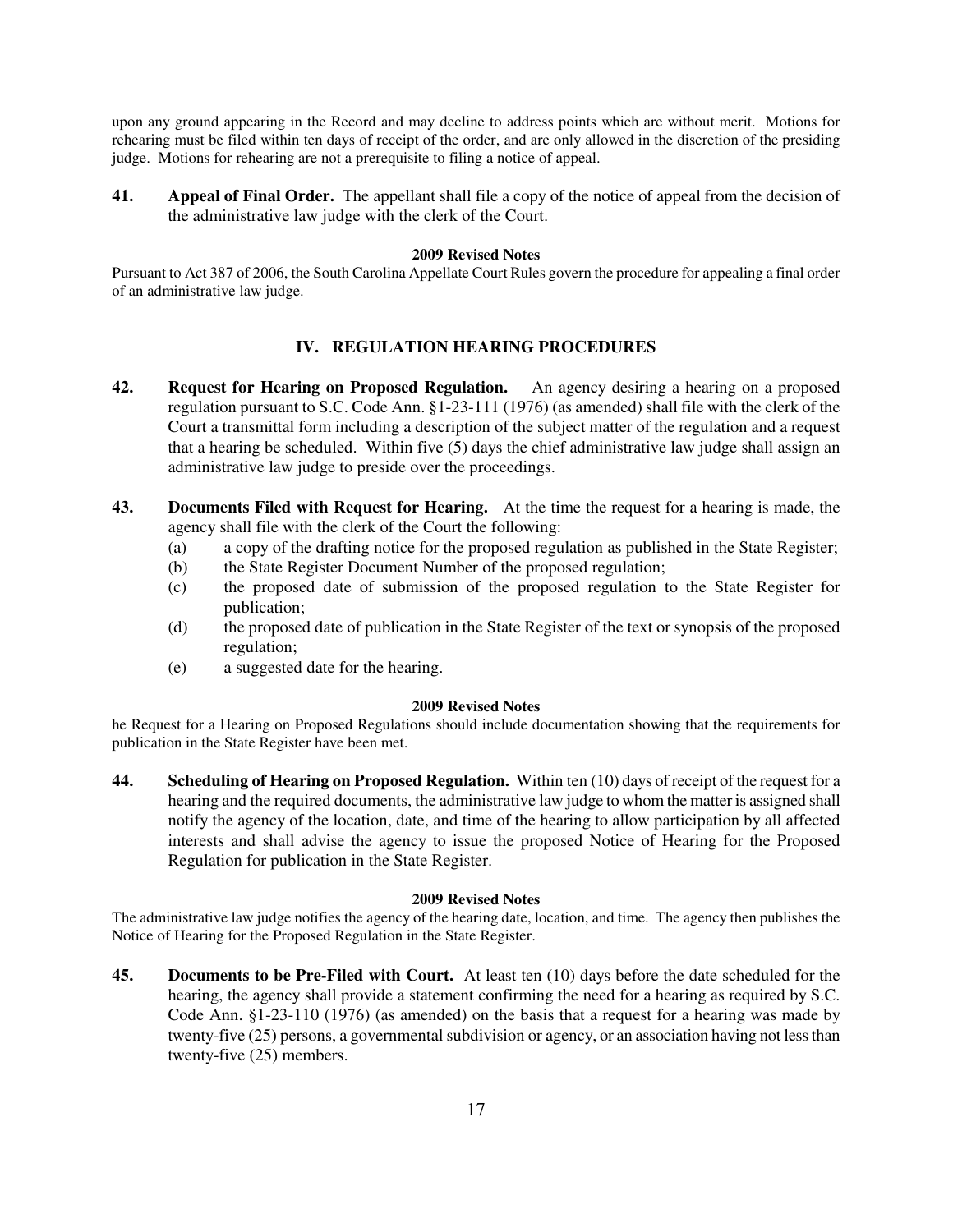- **A. Agency Statement of Need and Reasonableness.** An agency desiring to adopt a regulation shall prepare and pre-file not later than ten (10) days before the date scheduled for the hearing, the full text of the proposed regulation, and a statement of need and reasonableness that contains a summary of anticipated evidence and argument to be presented by the agency at the hearing. The statement shall include citations to any statutes or case law, citations to any economic, scientific, or other manuals or treatises, and a list of any witnesses to be called by the agency to testify on its behalf with a summary of their anticipated testimony. The statement may contain evidence and argument in rebuttal of evidence and argument presented by the public.
- **B.** Other Pre-Filed Documents. At the time the agency confirms the hearing, it also shall file a copy of the State Register containing the Notice; all materials received by the agency during the initial drafting period; a list of the agency personnel who will represent the agency at the hearing; a list of all persons who contacted the agency orally or in writing regarding the proposed regulation; and, a list of all persons expected to testify or present evidence at the hearing.
- **46. Powers of Administrative Law Judge.** Consistent with law, the administrative law judge is authorized to do all things necessary and proper to the performance of the foregoing and to promote justice, fairness, and economy, including, but not limited to the power to preside at the hearing; administer oaths or affirmations; hear and rule on objections and motions; question witnesses when appropriate to make a complete record; rule on the admissibility of evidence; and strike from the record objectionable evidence, limit repetitive or immaterial oral statements and questions, and determine the order of making statements and questions.
- **47. Order of Proceedings.** All hearings held pursuant to S.C. Code Ann. §1-23-111 (1976) (as amended) shall proceed substantially in the following manner:
	- **A. Registration of Participants.** All persons intending to present evidence or ask questions shall register with the administrative law judge before the hearing begins by legibly printing their names, addresses, telephone numbers, and names of any individuals or associations that the person represents on a register provided by the administrative law judge.
	- **B. Notice of Procedure.** The administrative law judge shall convene the hearing at the proper time, and shall explain to all persons present the purpose of the hearing and the procedure to be followed at the hearing so that all persons are treated fairly and impartially. The administrative law judge may impose time limitations on testimony by the agency or interested persons. The administrative law judge also shall announce when the record of the hearing is to be closed, and in its discretion may permit the filing of additional written statements and materials within five (5) days after the hearing. The time period may be extended in the discretion of the administrative law judge, but not later than twenty (20) days after the hearing ends.
	- **C. Agency Presentation.** The agency representatives will identify themselves and the witnesses expected to testify on the agency's behalf for the record, and make available copies of the proposed regulation at the hearing. The agency shall make its showing of the need for and the reasonableness of the regulation, and shall present any other evidence it considers necessary to fulfill all statutory or regulatory requirements. The agency may rely on its pre-filed Statement of Need and Reasonableness to satisfy its burden, and it may also present oral evidence.
	- **D.** Opportunity for Questions. Interested persons shall be given an opportunity to address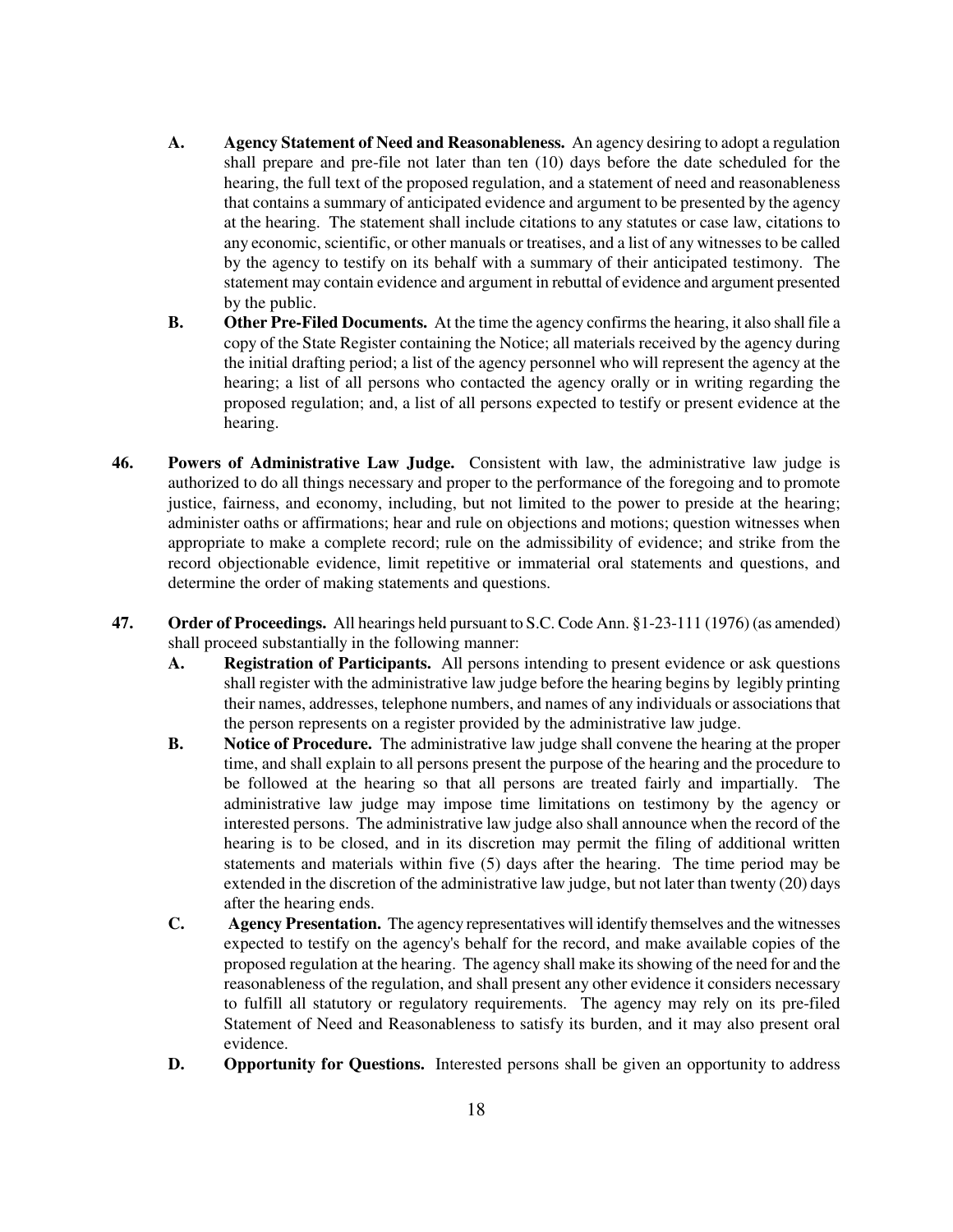questions to the agency representatives or witnesses or to interested persons making oral statements. Agency representatives may question interested persons making oral statements. Questioning may extend to the proposed regulations or a suggested modification, or may be conducted for other purposes, if material to the evaluation or formulation of the proposed regulations.

- **E. Opportunity for Presenting Statements and Evidence.** Interested persons shall be given an opportunity to present oral and written statements and evidence regarding the proposed regulations.
- **F. Questioning by Administrative Law Judge.** The administrative law judge may question all persons, including the agency representatives.
- **G. Further Agency Evidence.** The agency may present any further evidence that it considers appropriate in response to statements made by interested persons. Upon presentation by the agency, interested persons may respond thereto.
- **H. Receipt of Written Materials.** The administrative law judge may permit any interested person to submit written materials after the close of oral testimony on such terms and conditions as permit all parties an opportunity to comment on subsequent submissions.
- **48. Report of Administrative Law Judge.** After the time for the submission of all written materials, the administrative law judge shall issue a written report with findings as to the need and reasonableness of the proposed regulation, and if there is a finding of a lack of need or of reasonableness, may include suggested modifications to the proposed regulation.
- **49. Record of Proceeding.** The hearing record for the proposed regulations shall be closed on the date established by the administrative law judge, but not later than twenty (20) days after the hearing ends. The full record shall include:
	- A. all pre-filed documents submitted to the Court;
	- B. copies of all publications in the State Register pertaining to these rules;
	- C. all written petitions, requests, submissions or comments received by the agency or the administrative law judge pertaining to the substance and jurisdiction of the proceeding on the proposed regulation;
	- D. the proposed regulation as submitted to the administrative law judge;
	- E. the transcript of the proceedings, if one has been prepared; and F. the report of the administrative law judge.
	- the report of the administrative law judge.
- **50. Transcript.** A transcript of the proceedings shall be prepared upon the order of the administrative law judge or the request of an agency or interested person. The party or person requesting the transcript shall pay for its production.

# **V. SPECIAL APPEALS**

**51. Applicability.** The Rules in this section shall apply exclusively in matters heard on appeal from final decisions pursuant to Al-Shabazz v. State, 338 S.C. 354, 527 S.E.2d 742 (2000).

### **2009 Revised Notes**

The Special Appeals Rules are the exclusive rules of procedure used in appeals from final decisions of the Department of Corrections and the Department of Probation, Parole and Pardon Services. The Court's jurisdiction to hear such matters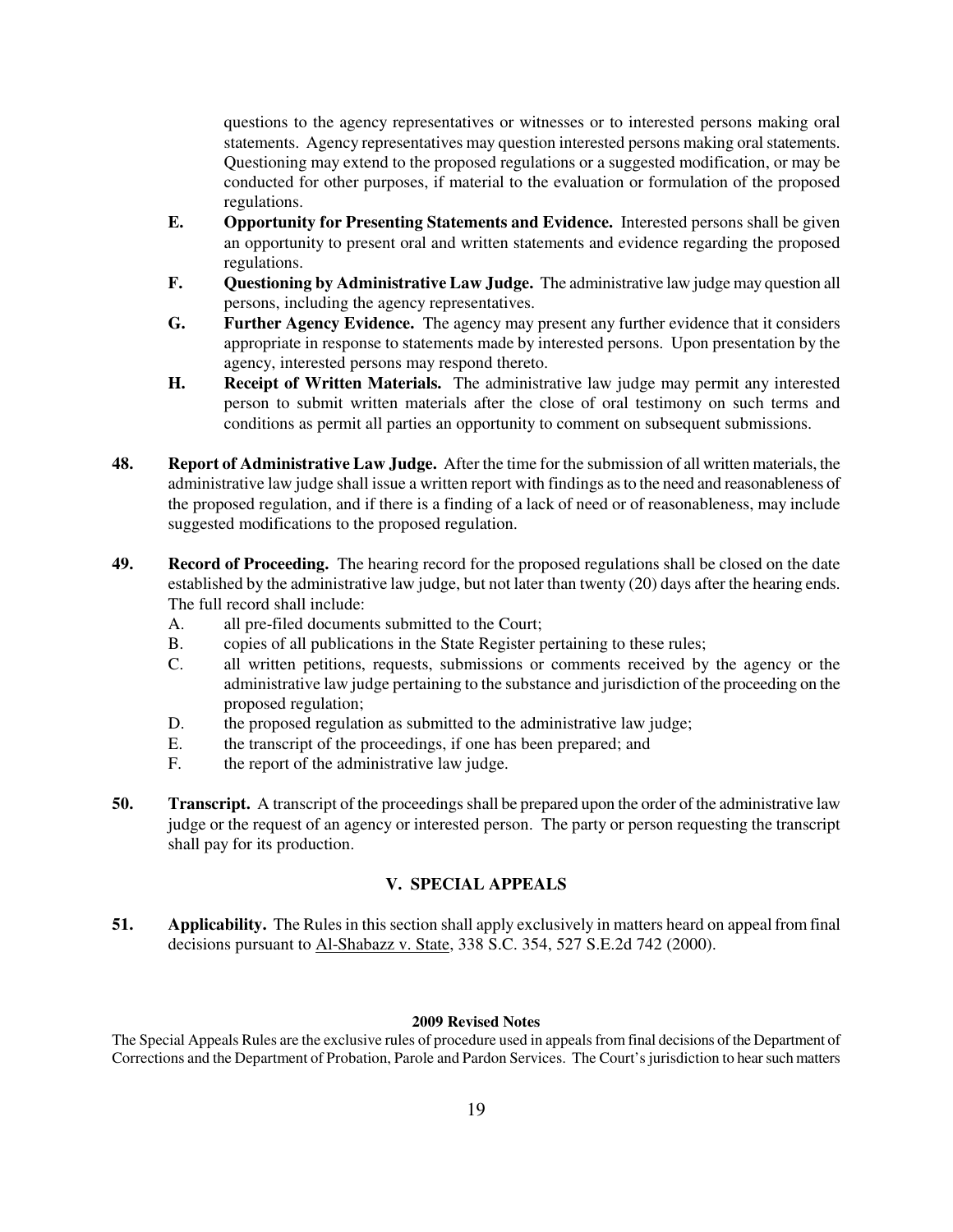is derived entirely from the decisions of the South Carolina Supreme Court in Al-Shabazz v. State, 338 S.C. 354, 527 S.E.2d 742 (2000), and Furtick v. S.C. Dep't of Probation, Parole and Pardon Services, 352 S.C. 594, 576 S.E.2d 146 (2003). These Rules are based upon the Court's existing general procedural and appellate rules, with adaptations for this specific type of appeal.

**52. Computation of Time.** In computing any period of time prescribed or allowed by these rules, by order of court, or by any applicable statute, the day of the act, event, or default after the designated period of time begins to run is not included. The last day of the period so computed is to be included, unless it is a Saturday, Sunday or a State or Federal holiday, in which event the period runs until the end of the next day which is neither a Saturday, Sunday nor such holiday. When the period prescribed is less than seven days, intermediate Saturdays, Sundays and holidays shall be excluded in the computation. A half holiday shall be considered as any other day and not as a holiday.

# **53. Filing.**

- **A. Filing Defined.** The date of the filing is the date of delivery or the date of mailing as shown by the postmark or by the date stamp affixed by the mail room at the appellant's correctional institution. Any document filed with the Court shall be accompanied by proof of service of such document on all parties. A document, pleading or motion or other paper is deemed filed with the Court by:
	- (1) delivering the document to the Court; or
	- (2) depositing the document in the U.S. mail or in the mail room at the appellant's correctional institution, properly addressed to the Court, with sufficient first class postage attached.
- **B. Paper Size.** All papers filed with the Court shall be on letter-size (8  $\frac{1}{2}$  by 11 inches) paper. Exhibits or copies of exhibits in their original form which exceed that size shall be reduced by photocopying or otherwise to letter-size so long as such documents remain legible after reduction.
- **54. Service.** Any document, pleading, motion, brief or memorandum or other paper filed with the Court shall be served upon all parties to the proceeding. Service shall be made upon counsel if the party is represented, or if there is no counsel, upon the party. Service shall be made by delivery, or by mail to the last known address. Service is deemed complete upon mailing. Service that complies with Rule 5(b)(1), SCRCP, also shall satisfy this Rule.
- **55.** Docket Number and Subsequent Filings. The clerk of the Court shall assign a docket number to each case. All papers, pleadings, motions and orders thereafter shall be filed with the presiding administrative law judge and a copy served on all other parties of record. All papers shall be signed and contain:
	- A. a caption setting forth the title of the case and a brief description of the document;
	- B. the case docket number assigned by the Court;
	- C. the name, address and telephone number of the person who prepared the document.

# **2009 Revised Notes**

After the Clerk assigns a docket number to the case, all filings must be made with the presiding administrative law judge, must be served upon all parties, and must contain the information prescribed in the Rule.

**56. Legibility of Documents.** Any document, pleading, motion, brief or memorandum or other paper filed with the Court may be typewritten or handwritten, but in either event must be legible. In the discretion of the clerk of the Court, any illegible document may be returned unfiled to the party who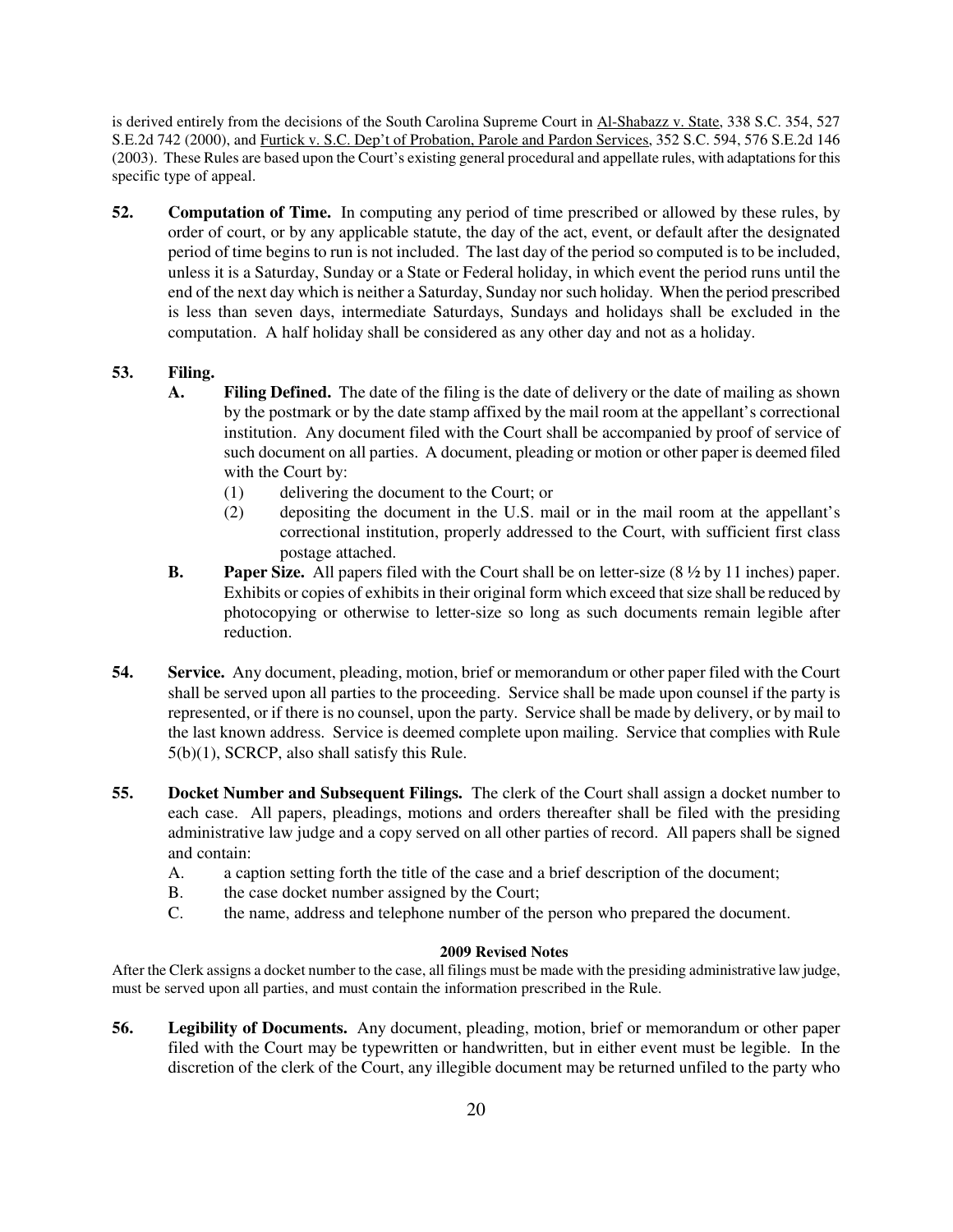submitted it.

- **57. Forms.** The Court shall prescribe the content and format of forms required by these rules. The use of required forms as prescribed is mandatory. The Court may also prescribe the content and format of other forms which would facilitate administrative efficiency and judicial economy.
- **58. Record After Final Decision.** Where applicable, the record of the contested case shall consist of:
	- A. All pleadings, motions, intermediate rulings and depositions filed;
	- B. All evidence received or considered;
	- C. A statement of matters judicially noticed;
	- D. All proffers of proof of excluded evidence;
	- E. The final order or decision which is subject to administrative review;
	- F. Any transcript taken of the testimony during the proceeding.
- **59. Notice of Appeal.** The notice of appeal from the final decision to be heard by the Administrative Law Court shall be filed with the Court and a copy served on each party, including the agency, within thirty (30) days of receipt of the decision from which the appeal is taken. The notice shall be on the form prescribed by the Court pursuant to Rule 57 and shall contain the following information:
	- A. the name, address, SCDC number, and telephone number of the party requesting the appeal, and the name, address, and telephone number of the attorney or other authorized representative, if any, representing that party;
	- B. a brief factual basis for each expressly and specifically asserted constitutional violation;
	- C. a copy of the final decision which is the subject of the appeal and the date received;
	- D. a certificate showing the service of the notice of appeal on all parties.

 Any notice of appeal which is incomplete or not in compliance with this rule or Rule 71 will not be assigned to an administrative law judge until all required information is received and any applicable filing fee is processed. Within forty-five (45) days of the date the case is assigned to an Administrative Law Judge (date of assignment), the agency shall file the record with the Court, including a statement of the contents of the record, unless the time for filing the record is extended by the Administrative Law Judge assigned to the appeal.

# **2009 Revised Notes**

The notice of appeal must be on the Court's prescribed form and must be filed and served within 30 days of receipt of the order appealed from. The notice must contain the prescribed information and must be accompanied by a certificate of service and any applicable filing fee. Notices which are not in compliance with this Rule or Rule 71 will not be assigned to an administrative law judge until all required information and applicable fees are received.

# **60. Briefs.**

- **A. Time for Filing Briefs.** Unless otherwise ordered, the party first noticing the appeal shall file an original brief within sixty-five (65) days after the date of assignment. Within eighty-five (85) days after the date of assignment, the respondent shall file an original brief in response. A reply brief may be filed within ninety-five (95) days after the date of assignment. The principal briefs shall not exceed ten (10) pages and the reply brief shall not exceed five (5) pages.
- **B. Content of Brief.** Each brief shall contain:
	- (1) Statements of the Issues on Appeal. A statement of each of the issues presented for review. The statement shall be concise and direct as to each issue and may be stated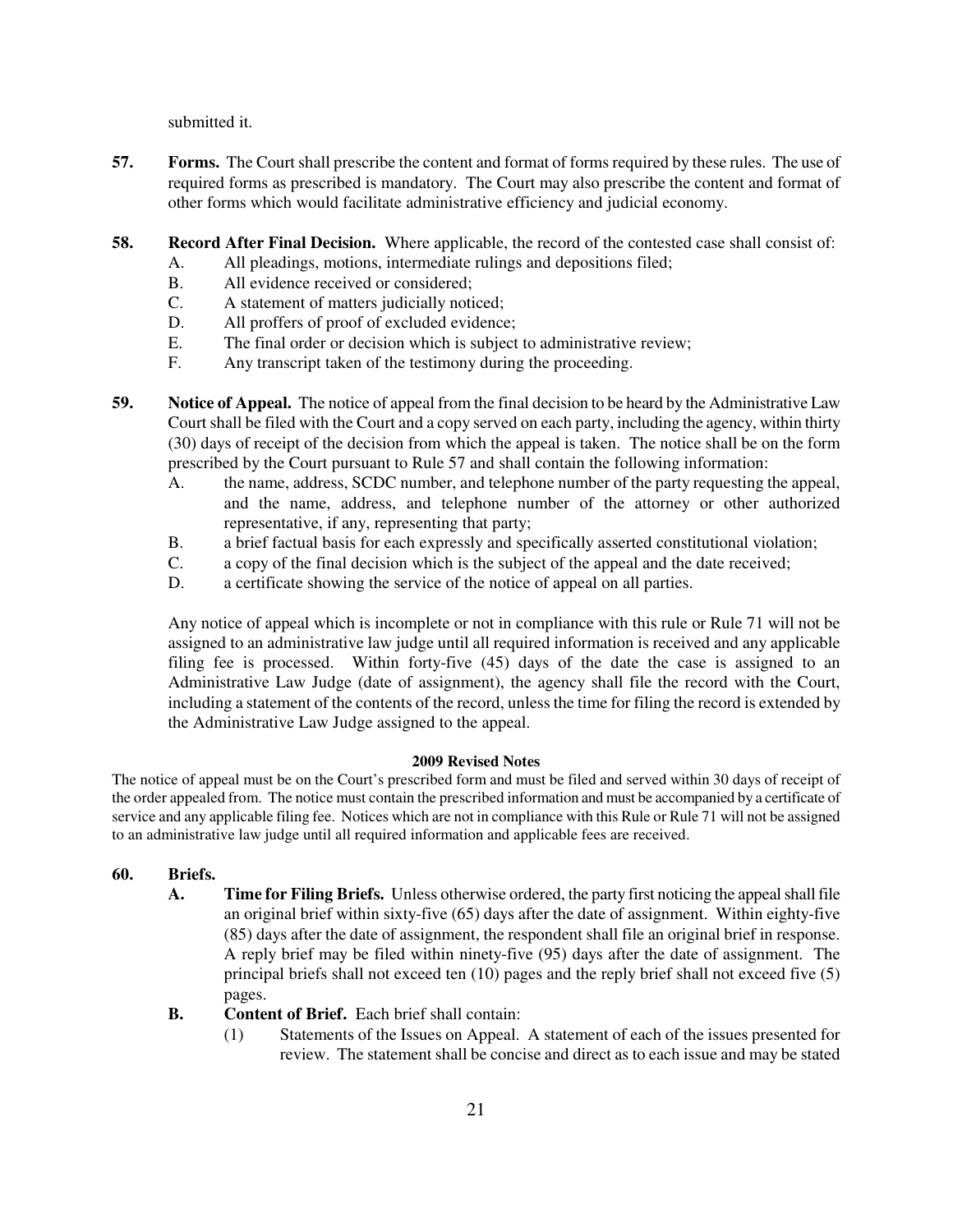in question form. Broad general statements may be disregarded by the Court. Ordinarily, no point will be considered that is not set forth in the statement of issues on appeal.

- (2) Statement of the Case. The statement shall contain a concise history of the proceedings, insofar as necessary to an understanding of the appeal. The statement shall not contain contested matters and shall contain as a minimum, the following information: the date of commencement of the action; the nature of the action; the nature of the defense or response; the date and nature of the agency action appealed from; the date of service of the notice of appeal; the date of and description of any orders or proceedings in the agency as may have affected the appeal, or may throw light upon the questions involved in the appeal. Any matters stated or alleged in a party's statement shall be binding on that party.
- (3) Argument. The brief shall be divided into as many parts as there are issues to be argued, and each such part shall bear an appropriate caption, followed by a discussion and citation of authority. A party may also include a separate statement of facts relevant to the issues presented for review, with reference to the record on appeal, which may include contested matters and summarize that party's contentions. Any facts stated or alleged in a party's argument shall be binding on that party.
- (4) Conclusion. A short conclusion stating the precise relief requested.
- (5) Certificate of Service. A certificate showing the service of the brief on all parties of record.
- **C. Service of Brief.** At the time of filing the brief with the Court, one copy of the brief and any appendix shall be served on each party to the appeal.

### **2009 Revised Notes**

This rule provides the time frames for filing, format, and content of appellate briefs. Statements of fact set forth in the briefs are binding upon the proponent of the statement. The brief must be accompanied by a certificate of service.

- **61. Record on Appeal.** The record on appeal shall consist of the transcript of the proceedings before the agency, if any, and the record of the contested case as described by Rule 58.
- **62. Dismissal of Appeal; Sanctions.** Upon motion of any party, or on its own motion, an Administrative Law Judge may dismiss an appeal for failure to comply with any of the rules of procedure for appeals, including the failure to comply with any of the time limits provided by this section (V), or for the failure to provide a factual basis for each expressly and specifically asserted constitutional violation as prescribed by Rule 59(B). Notwithstanding the time frames established herein, the Administrative Law Judge has the discretion to determine that a document is timely filed upon a finding that the party who filed the document made a good faith effort to file the document within the applicable time limits. If the presiding judge determines that the appeal is frivolous or taken solely for purposes of delay, the judge may impose such sanctions as the circumstances of the case and discouragement of like conduct in the future may require.

### **2009 Revised Notes**

Rule 62 allows an administrative law judge to dismiss an appeal for failure to comply with any applicable rule of procedure, and to impose appropriate sanctions for inmate appeals which are frivolous or taken solely for the purpose of delay.

**63. Motions.** Any motions filed shall be in written form and shall state the grounds for relief and the relief sought. Any response to the motion must be filed within ten (10) days after receipt of the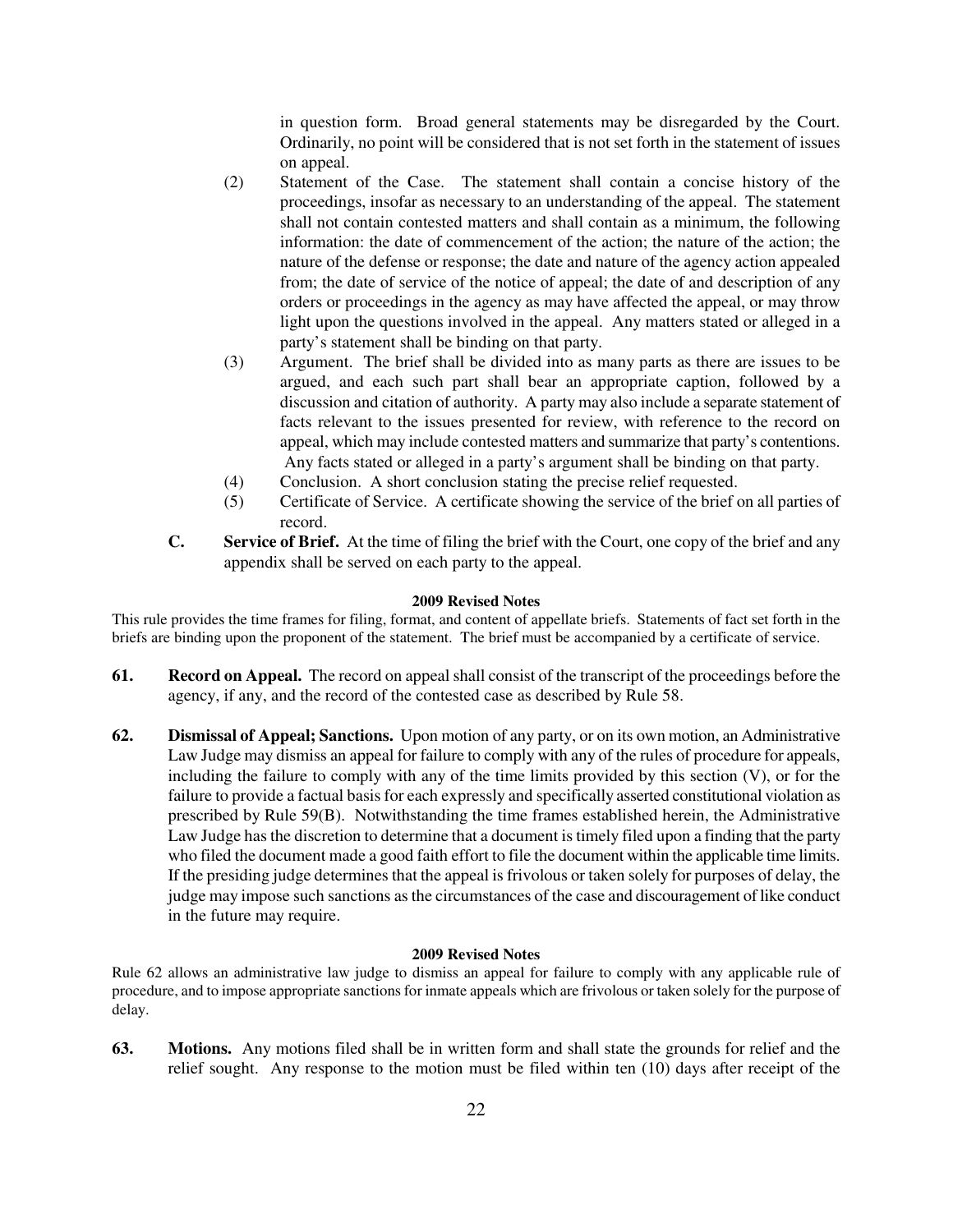motion, unless the time is extended or shortened by the Administrative Law Judge. The filing of a motion does not toll any time limits imposed by these Rules.

### **2009 Revised Notes**

This rule provides the procedure for filing motions. However, pursuant to Rule 65, motions for reconsideration or rehearing are not permitted and will not be considered by the administrative law judge.

- **64. Oral Argument.** In the discretion of the Administrative Law Judge, oral argument may not be required. Oral argument will ordinarily not be ordered by the Administrative Law Judge unless the proceeding involves a novel issue or a question of exceptional importance. If so ordered, at least twenty (20) days notice of oral argument shall be provided. The oral argument shall follow the procedure in Rule 218, SCACR.
- **65. Opinion.** The Administrative Law Judge shall render a decision in a written order which shall be served on all parties and filed with the clerk of the Court. The Administrative Law Judge may affirm any ruling, order or judgment upon any ground(s) appearing in the Record and need not address a point which is manifestly without merit. The decision of the Administrative Law Judge is a final decision and motions for reconsideration will not be considered. Judicial review of any decision of the Court shall be as provided in S.C. Code Ann. § 1-23-610 (2005) (as amended).

#### **2009 Revised Notes**

Rule 65 incorporates the portion of Rule 220, SCACR, which allows the judge to affirm upon any ground appearing in the Record and to decline to address points which are without merit. Motions for reconsideration are not allowed.

**66. Appeal of Final Order.** The appellant shall file a copy of the notice of appeal from the decision of the Administrative Law Judge with the clerk of the Court.

### **2009 Revised Notes**

Pursuant to Act 387 of 2006, the South Carolina Appellate Court Rules govern the procedure for appealing a final order of an administrative law judge.

### **VI. MISCELLANEOUS PROVISIONS**

- **67. Clerical Mistakes.** Clerical mistakes in orders or other parts of the record and errors therein arising from oversight or omission may be corrected by the administrative law judge at any time of his own initiative or on the motion of any party and after such notice, if any, as the administrative law judge orders. During the pendency of an appeal from the decision of an administrative law judge, leave to correct the mistake must be obtained from the appellate court.
- **68. Applicability of South Carolina Rules of Civil Procedure and South Carolina Appellate Court Rules.** The South Carolina Rules of Civil Procedure and the South Carolina Appellate Court Rules may, in the discretion of the presiding administrative law judge, be applied in proceedings before the Court to resolve questions not addressed by these rules.

### **2009 Revised Notes**

The South Carolina Appellate Court Rules may, in the discretion of the presiding administrative law judge, be applied in appellate proceedings before the Court to resolve questions which are not addressed by the Court's appellate rules.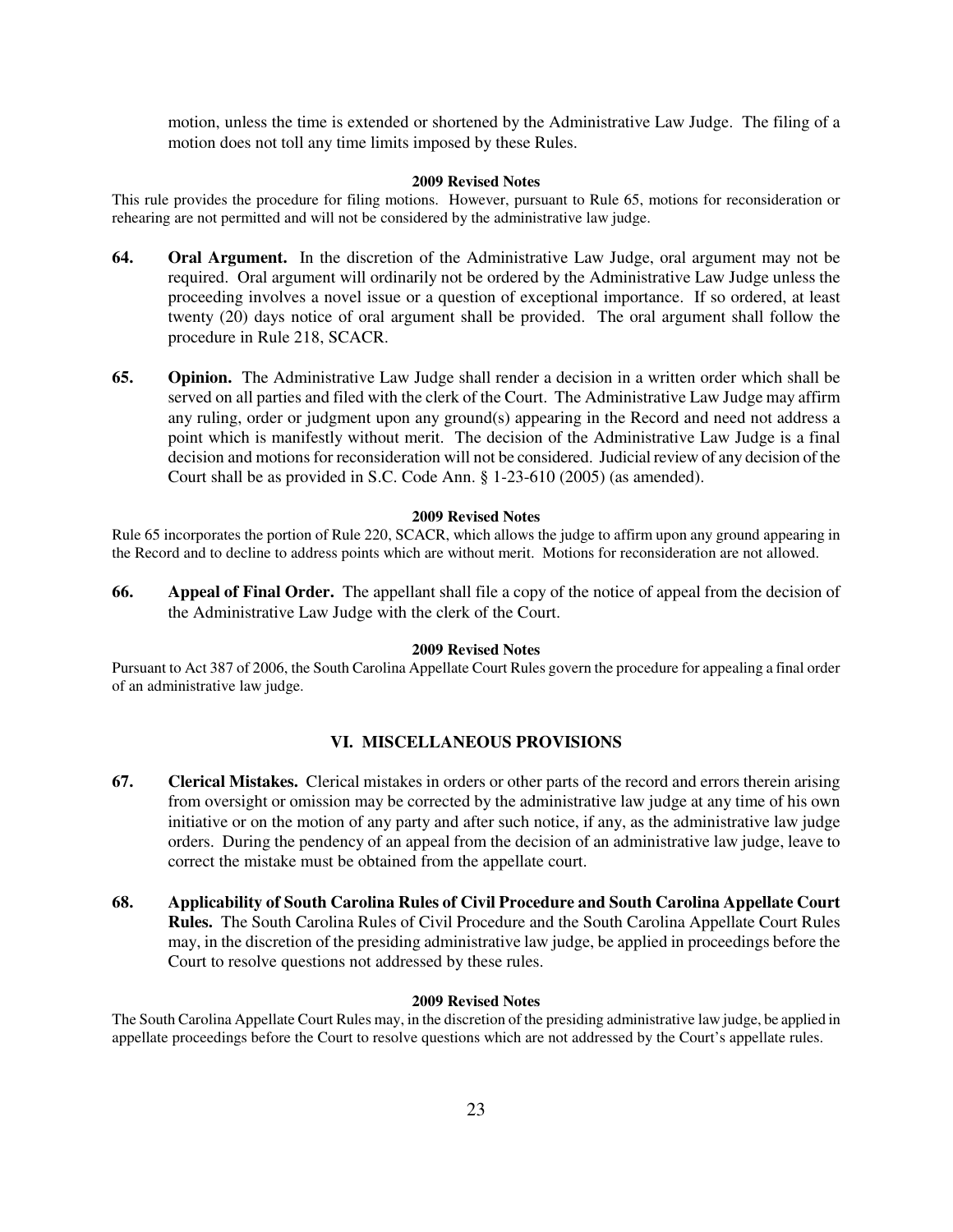**69. Applicability of Rules of the Court.** Once the Court acquires jurisdiction of a matter from an agency, the ALC Rules shall govern all procedural aspects of the matter, notwithstanding any other agency regulation or procedural rule.

### **2009 Revised Notes**

Rule 69 provides for situations in which the procedural rules of the agency where the case arose differ from the ALC Rules. The Rule makes clear that the ALC Rules, rather than the rules of the agency, govern the proceedings once the Court acquires jurisdiction. Thus, questions of preliminary relief, content and form of pleadings, discovery and other procedural matters are resolved exclusively by the ALC Rules.

# **70. Judges Sitting En Banc.**

- **A. Grounds for Consideration En Banc.** A majority of the administrative law judges may order that a matter of law be considered by all the judges sitting en banc where (1) consideration by all the judges is necessary to serve or maintain uniformity of its decisions, or (2) when the proceeding involves a question of exceptional importance and public concern.
- **B. Quorum and Presiding Judge.** When the administrative law judges sit en banc, a majority of the judges constitutes a quorum. A concurrence of a majority of the judges sitting is necessary for a decision. The Chief Administrative Law Judge shall preside at all en banc proceedings and in his absence, the administrative law judge next senior in service and who is present shall preside.
- **C. Petition for Consideration En Banc**. No later than forty-five (45) days after the assignment of a case by the Chief Administrative Law Judge to an administrative law judge, a party may suggest the appropriateness of consideration of a matter en banc by filing a petition with the clerk of the Court. No response to the petition shall be required unless ordered by the assigned judge or by a majority of the judges. The presiding administrative law judge in a case may also request en banc consideration at any time during the proceedings. After receipt of the petition or request, the clerk will immediately circulate to the administrative law judges a vote sheet with the petition seeking an en banc hearing attached. No vote of the judges need be taken to determine whether the cause should be heard en banc unless a judge, within ten (10) days of receipt of the vote sheet, notifies the clerk in writing of his request for a vote of the judges on the suggestion. If no poll is requested, the Chief Administrative Law Judge will issue an order which bears the notation that no judge requested a poll. If a poll is requested and the hearing en banc is granted or denied, the Chief Administrative Law Judge will issue an order reflecting the decision.
- **D.** Procedure. En banc consideration in an individual case is limited to only the particular issue(s) of law which meet the criteria set forth in paragraph A of this Rule 70. Upon a majority of the administrative law judges ordering a matter to be considered by the judges sitting en banc, notice will be given to the parties of the issue(s) under consideration. The parties may be required to file briefs and may be allowed to present oral argument on the issue(s). After the hearing, the Chief Administrative Law Judge will assign the authorship responsibility for the opinion.
- **E. En Banc Consideration Interlocutory**. En banc consideration of a matter of law in a contested case or appellate case is an interlocutory measure. It is dispositive of the limited issue(s) addressed, but the decision is not final and conclusive until all factual issues and remaining legal issues in the contested case, or all issues in the appellate case, are resolved by the final order of the administrative law judge assigned to preside over the hearing in the case. Parties have no direct right of appeal from an en banc decision. Any appeal must follow the issuance of the final order on the merits of the case.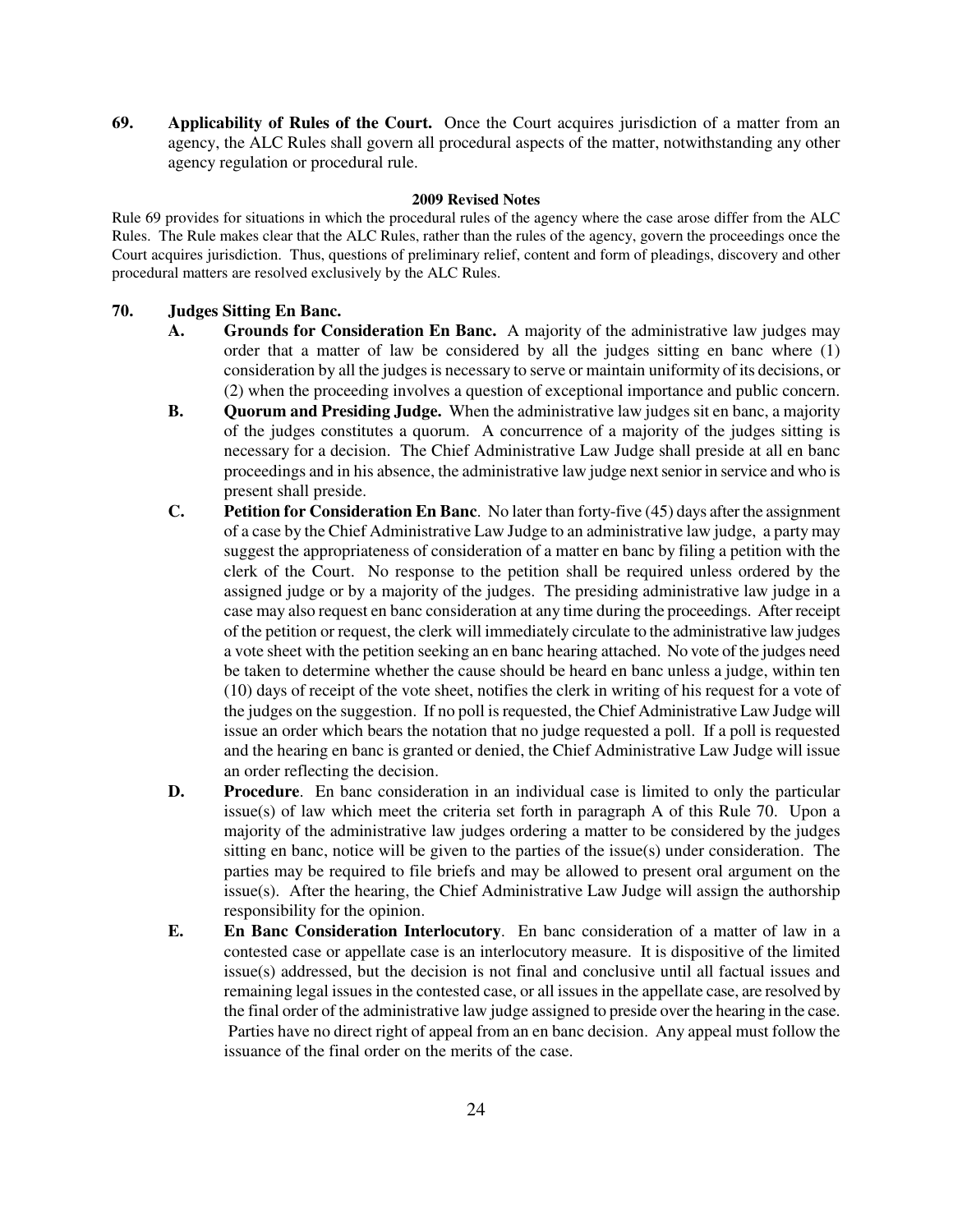**F. Effect of an En Banc Order**. The issue(s) addressed in en banc decisions by the administrative law judges are binding upon all individual administrative law judges in all subsequent cases, unless a majority of the judges determine otherwise.

### **2009 Revised Notes**

Rule 70 provides a procedure for en banc consideration of a matter of law in specified circumstances. If an issue in a case before the Court is considered en banc, that consideration must occur prior to the contested case or appeal hearing on the merits by the assigned administrative law judge. En banc consideration does not replace the contested case or appeals hearing before the administrative law judge. An en banc proceeding is not an evidentiary hearing and the administrative law judges sitting en banc cannot make findings of fact. After the judges sitting en banc render their decision, the assigned administrative law judge assigned to the case must conduct all further proceedings and render all further orders necessary in the matter.

# **71. Filing Fee.**

- **A. Cases for which Fee Required.** Each request for a contested case hearing, notice of appeal, or request for injunctive relief before the Court must be accompanied by a filing fee in the amount set forth in Rule  $71(C)$ . A case will not be assigned to an administrative law judge and will not be processed until the filing fee has been paid or a waiver has been granted pursuant to Rule 71(B). This fee is not required for contested cases, appeals, or requests for injunctive relief brought by the State of South Carolina or its departments or agencies. For appeals brought pursuant to Al-Shabazz v. State, 338 S.C. 354, 527 S.E.2d 742 (2000), the fee will be assessed only for the third and subsequent appeals filed by an inmate during a given calendar year.
- **B.** Request for Waiver. A party who is unable to pay the filing fee may request a waiver of the fee by filing a completed Request for Waiver form with the Clerk of the Court at the same time the request for a contested case, notice of appeal, or request for injunctive relief is filed with the Court. Request for Waiver forms shall be issued by the Clerk of the Court. If the filing fee is not waived, the party must pay the filing fee within ten days of the date of receipt of the order denying waiver of the filing fee. If the filing fee for a case is waived on behalf of a party, any motions filed by that party in that case are exempt from the motion fee as provided in Rule 71(D).
- **C. Schedule of Filing Fees.** The filing fee will be assessed according to the following schedule: Case Type Fee

| $\sim$ $\sim$ $\sim$ $\sim$ $\sim$                        |       |
|-----------------------------------------------------------|-------|
| Dept. of Corrections (7th and subsequent filing per year) | \$25  |
| DHEC–Health Licensing/Individual Septic Tanks             | \$100 |
| DHEC–(All other, including OCRM, CON and NAD)             | \$250 |
| Dept. of Health and Human Services                        | \$50  |
| Dept. of Insurance–Rate Cases                             | \$250 |
| Dept. of Insurance–Agent Application                      | \$100 |
| Dept. of Insurance–Agent Disciplinary                     | \$100 |
| Dept. of Insurance–All Other                              | \$100 |
| LLR– Wage Disputes (Department of Labor)                  | \$50  |
| LLR–Appeals (Professional and Occupational                |       |
| Licensing Boards)                                         | \$100 |
| Dept. of Natural Resources– Hunting/Fishing               | \$50  |
| Dept. of Natural Resources– Coastal Fisheries             | \$50  |
| DOR-Alcoholic Beverage License Applications               | \$100 |
| DOR-Alcoholic Beverage License Violations                 | \$100 |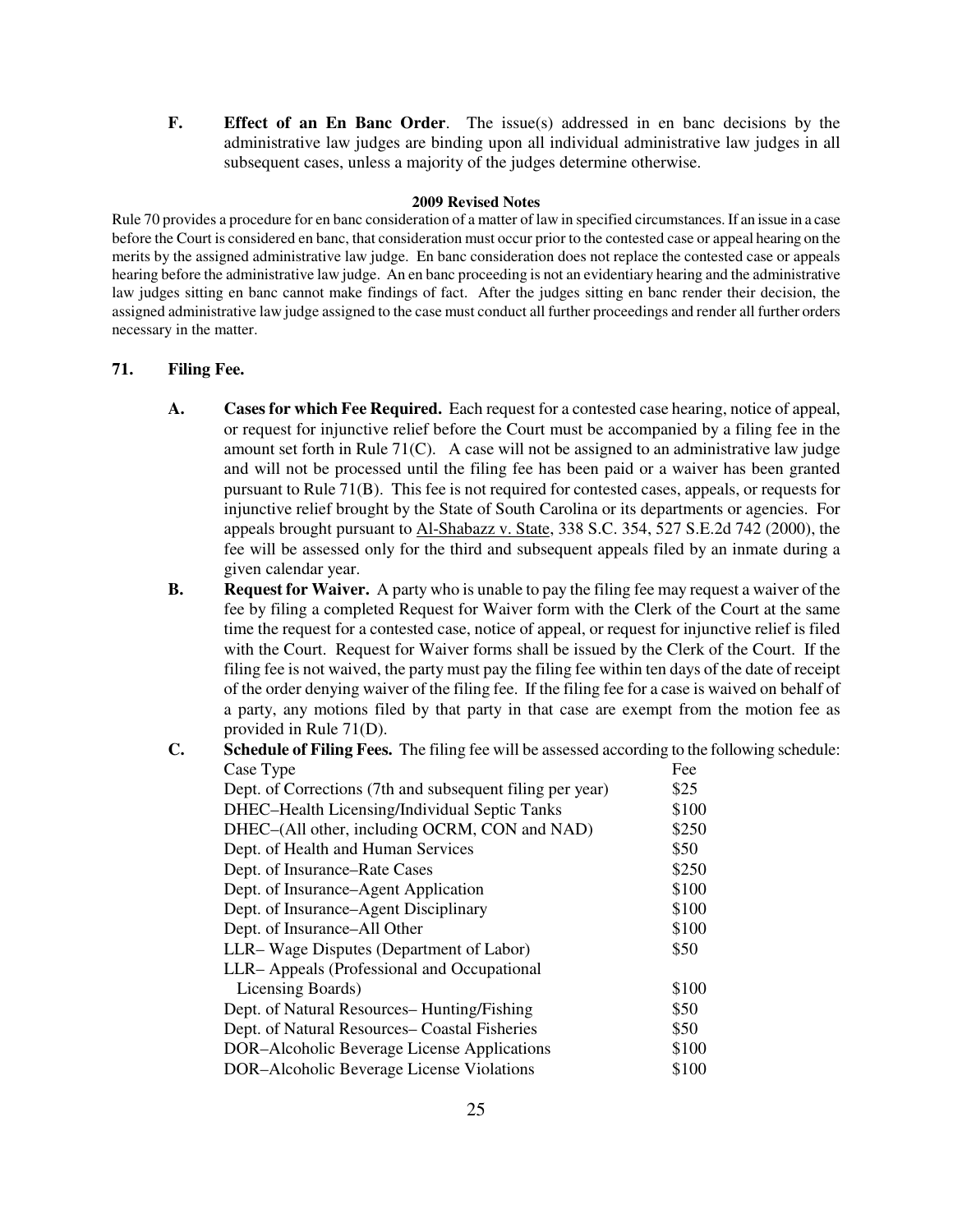| DOR-Bingo Violations                                    | \$100 |
|---------------------------------------------------------|-------|
| DOR-State Tax Cases (<\$500,000 in controversy)         | \$100 |
| DOR-State Tax Cases (>\$500,000 in controversy)         | \$250 |
| County Tax Cases (Residential & Personal Property)      | \$50  |
| County Tax Cases (Commercial)                           | \$250 |
| Dept. of Social Services (Day Care Appeals)             | \$100 |
| Dept. of Social Services (All Other)                    | \$50  |
| Dept. of Transportation                                 | \$150 |
| <b>SLED</b>                                             | \$100 |
| Setoff Debt Collection Act                              | \$50  |
| Requests for Injunctive Relief                          | \$150 |
| Other Contested Cases and Appeals (including cases from |       |
| agencies not listed herein)                             | \$100 |
|                                                         |       |

- **D.** Motion Fees. A fee of \$25 will be imposed for the following motions filed with the Court:
	- (1) Motion for Summary Judgment
	- (2) Motion to Intervene
	- (3) Motion to Dismiss
	- (4) Motion for Injunctive Relief (in a pending case).
	- (5) Motion to Compel

The fee must be submitted to the Clerk of the Court at the same time the motion is filed, unless a waiver of the filing fee in the case was previously granted to the party filing the motion. A motion will not be deemed filed until the fee is paid. The motion fee is not required for motions filed by the State of South Carolina or its departments or agencies.

#### **2009 Revised Notes**

Rule 71 provides for a schedule of filing fees as authorized by law. The filing fee varies according to the type and complexity of the case. The fee is required for all requests for a contested case hearing, notices of appeal, or requests for injunctive relief except for those brought by the State of South Carolina or its departments or agencies. For those appeals brought pursuant to Al-Shabazz v. State, 338 S.C. 354, 527 S.E.2d 742 (2000), the fee applies only to the third and subsequent filings by an inmate during a given calendar year. If a party is unable to pay the filing fee, he may request a waiver of the fee by filing the prescribed form with the Clerk of the Court. A case will not be assigned to an administrative law judge until the filing fee has been received or a waiver has been granted. Subsection (D) provides for a twenty-five dollar motion fee for certain motions filed with the Court. A motion will not be deemed filed with the Court until the fee has been paid. However, the motion fee is not required for motions filed by the State of South Carolina or its departments or agencies. In addition, if a party is granted a waiver of the filing fee, any fees for motions filed by that party are likewise waived.

**72. Sanctions for Frivolous Cases.** If the presiding administrative law judge determines that a contested case, appeal or motion is frivolous or taken solely for purposes of delay, the judge may impose such sanctions as the circumstances of the case and discouragement of like conduct in the future may require.

#### **2009 Revised Notes**

Rule 72 provides that an administrative law judge may impose sanctions for contested cases, appeals, or motions which are determined to be frivolous or taken for purposes of delay. In determining whether a case is frivolous, the administrative law judge may refer to S.C. Code Ann. § 15-36-10, the Frivolous Civil Proceedings Sanctions Act. The amount and type of sanction to be imposed is within the discretion of the presiding administrative law judge.